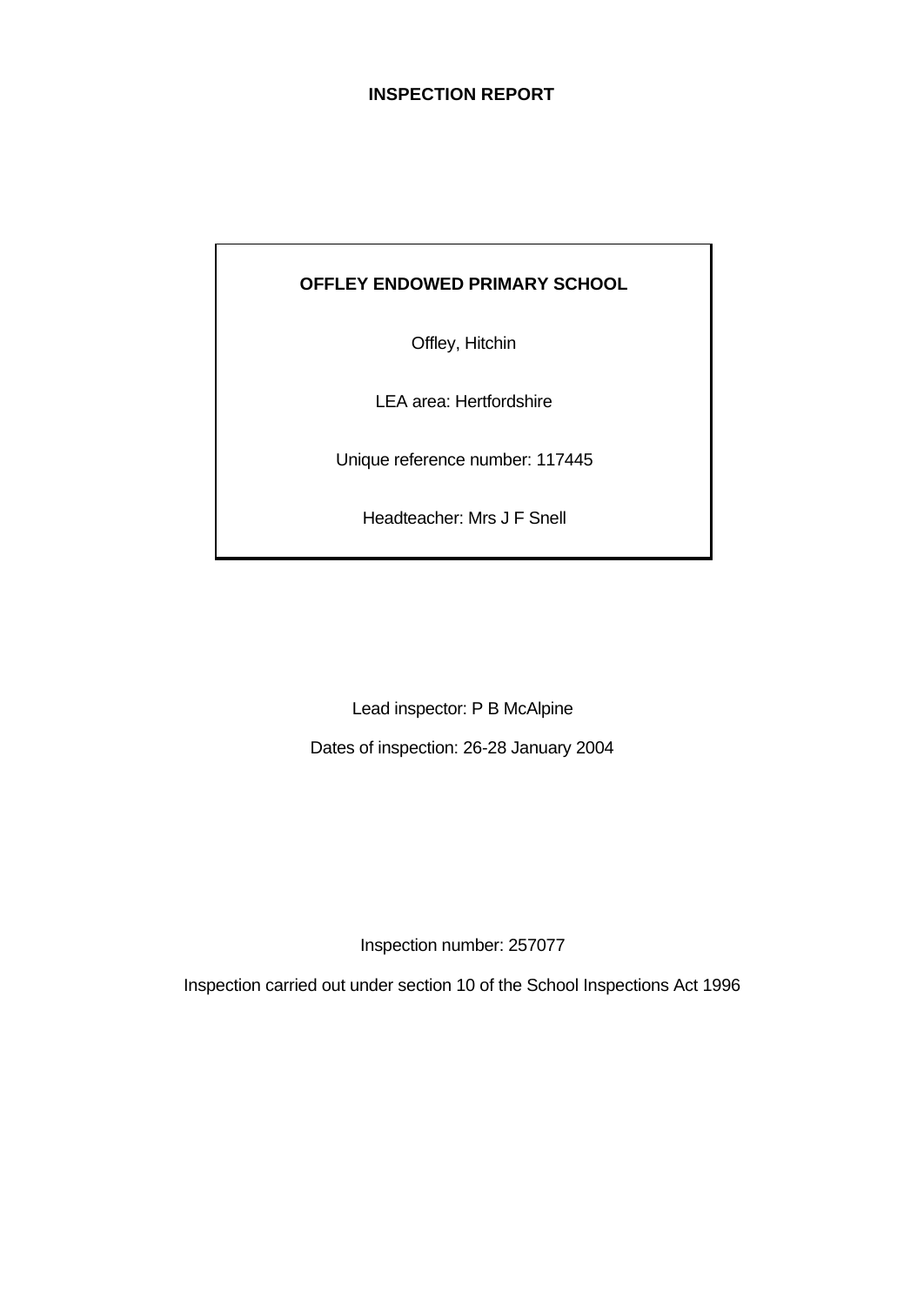#### © Crown copyright 2004

This report may be reproduced in whole or in part for non-commercial educational purposes, provided that all extracts quoted are reproduced verbatim without adaptation and on condition that the source and date thereof are stated.

Further copies of this report are obtainable from the school. Under the School Inspections Act 1996, the school must provide a copy of this report and/or its summary free of charge to certain categories of people. A charge not exceeding the full cost of reproduction may be made for any other copies supplied.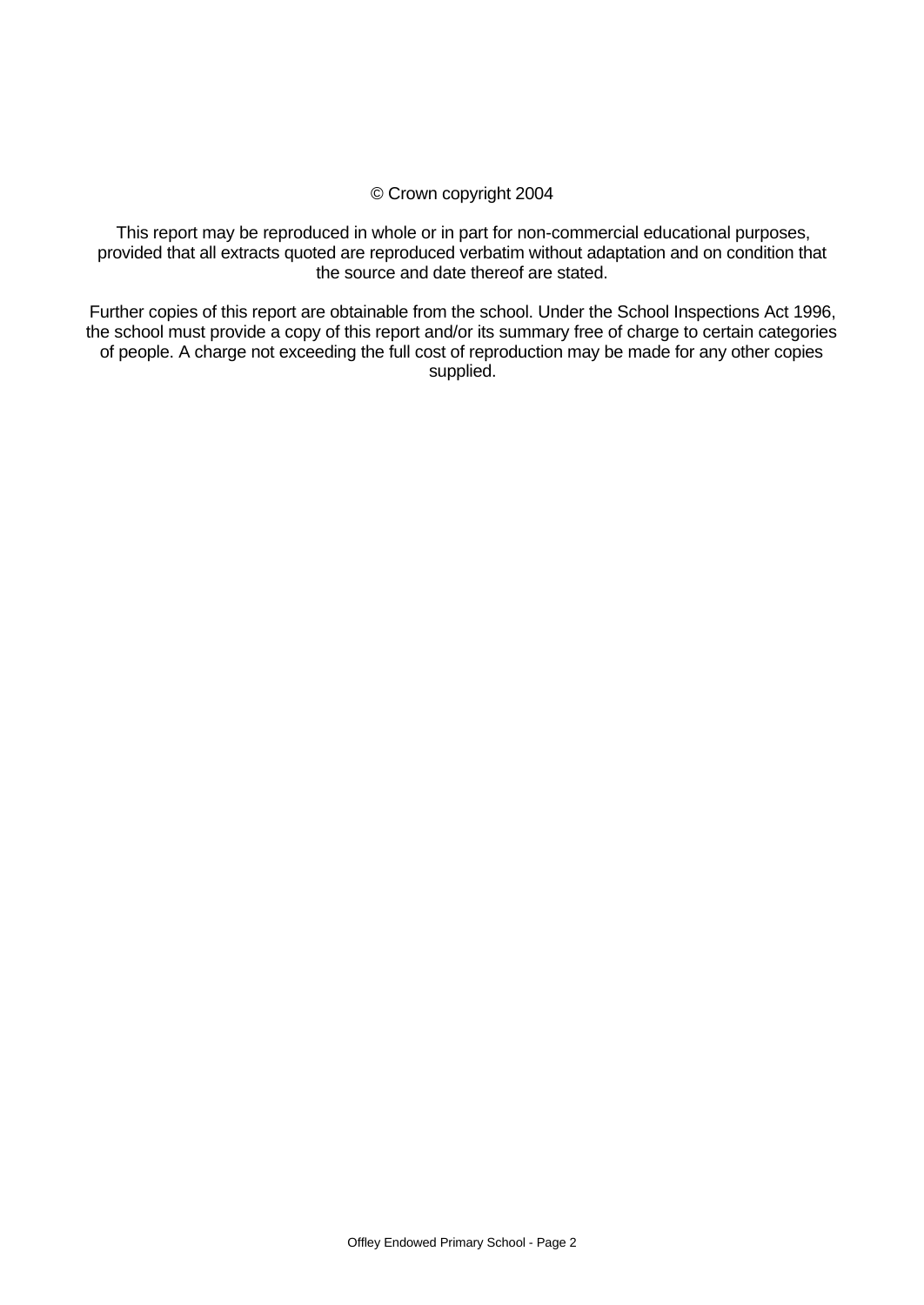## **INFORMATION ABOUT THE SCHOOL**

| Type of school:              | Primary                                 |
|------------------------------|-----------------------------------------|
| School category:             | Voluntary aided                         |
| Age range of pupils:         | 4-11                                    |
| Gender of pupils:            | Mixed                                   |
| Number on roll:              | 78                                      |
| School address:              | School Lane<br>Offley<br><b>Hitchin</b> |
| Postcode:                    | Hertfordshire<br>SG5 3AT                |
| Telephone number:            | 01462 768392                            |
| Fax number:                  | 01462 769001                            |
| Appropriate authority:       | Governing body                          |
| Name of chair of governors:  | Mrs Ros Murray                          |
| Date of previous inspection: | 16-18 March 1998                        |

## **CHARACTERISTICS OF THE SCHOOL**

The school is much smaller than other primary schools. Currently there are 78 pupils on roll, broadly the same as the previous inspection, organised into four classes, all of them mixed-age. There are more boys than girls. Cohort sizes diminish as pupils get older because of families moving out of the area. The pupils come from a widespread, comparatively rural locality, though few families are engaged in rural occupations. The social and economic backgrounds of the pupils are very mixed. Eleven per cent of pupils are eligible for a free school meal, which is average. The village contains rented housing used to relocate families from nearby Luton and more than a third of pupils come from these. Most of the pupils are from white British family backgrounds but the proportion from minority ethnic families, mainly mixed ethnic families, has increased since the previous inspection and is currently 9 per cent, which is broadly average. A very small number of these children speak English as an additional language, mostly Spanish, one in the early stages. The minority ethnic and mixed ethnic backgrounds include Irish, black Caribbean, and Asian. The proportion with special educational needs, 22 per cent, is above average. The significant special educational needs include moderate learning, emotional and behavioural, and speech and language. No pupil has a statement of special educational needs. Outward mobility<sup>1</sup> is high, with very little inward mobility during the past year. Standards on entry to school vary annually from well below average to average; they are broadly average overall. The turnover of teachers during the past two years has been very high.

**<sup>1</sup>**<br><sup>1</sup> Mobility is the term used to denote pupils joining or leaving the school at other than the usual times of admission or transfer.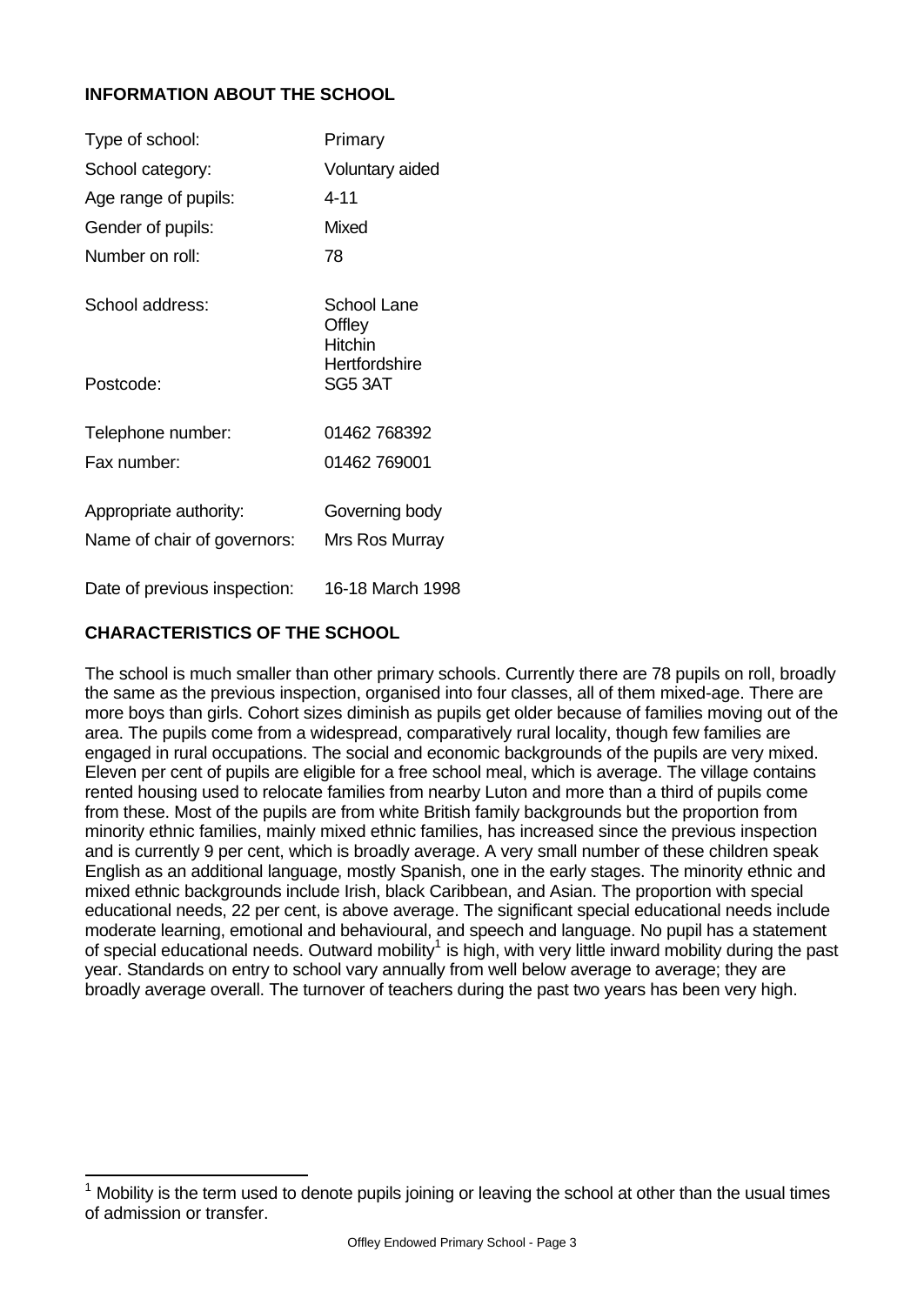# **INFORMATION ABOUT THE INSPECTION TEAM**

| Members of the inspection team |                   |                | <b>Subject responsibilities</b>                          |
|--------------------------------|-------------------|----------------|----------------------------------------------------------|
| 21552                          | Mr P B McAlpine   | Lead inspector | English                                                  |
|                                |                   |                | Information and communication<br>technology              |
|                                |                   |                | History                                                  |
|                                |                   |                | Geography                                                |
|                                |                   |                | The Foundation Stage                                     |
|                                |                   |                | English as an additional language                        |
| 19740                          | Mr A Smith        | Lay inspector  |                                                          |
| 2759                           | Mr D Sleightholme | Team inspector | <b>Mathematics</b>                                       |
|                                |                   |                | Science                                                  |
|                                |                   |                | Art and design                                           |
|                                |                   |                | Design and technology                                    |
|                                |                   |                | <b>Music</b>                                             |
|                                |                   |                | Physical education                                       |
|                                |                   |                | Personal, social and health<br>education and citizenship |
|                                |                   |                | Special educational needs                                |

The inspection contractor was:

PBM Brookbridge & Bedford 13A Market Place **Uttoxeter Staffordshire** ST14 8HY

Any concerns or complaints about the inspection or the report should be made initially to the inspection contractor. The procedures are set out in the leaflet *'Complaining about Ofsted Inspections'*, which is available from Ofsted Publications Centre (telephone 07002 637833) or Ofsted's website (www.ofsted.gov.uk).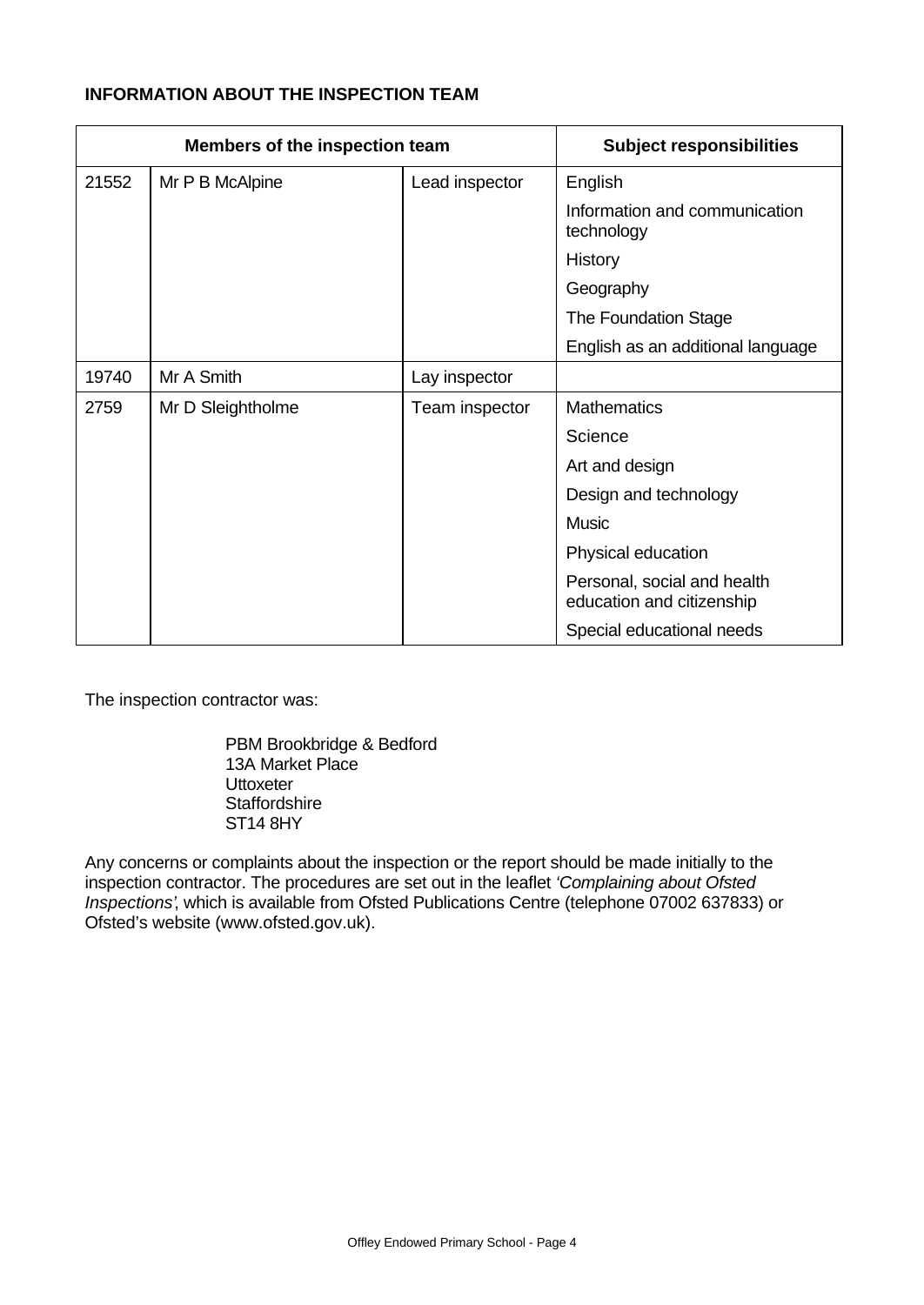## **REPORT CONTENTS**

|                                                                                                                                    | Page |
|------------------------------------------------------------------------------------------------------------------------------------|------|
| <b>PART A: SUMMARY OF THE REPORT</b>                                                                                               | 6    |
| <b>PART B: COMMENTARY ON THE MAIN INSPECTION FINDINGS</b>                                                                          |      |
| <b>STANDARDS ACHIEVED BY PUPILS</b>                                                                                                | 8    |
| Standards achieved in areas of learning, subjects and courses                                                                      |      |
| Pupils' attitudes, values and other personal qualities                                                                             |      |
| <b>QUALITY OF EDUCATION PROVIDED BY THE SCHOOL</b>                                                                                 | 11   |
| Teaching and learning<br>The curriculum<br>Care, guidance and support<br>Partnership with parents, other schools and the community |      |
| <b>LEADERSHIP AND MANAGEMENT</b>                                                                                                   | 15   |
| PART C: THE QUALITY OF EDUCATION IN AREAS OF LEARNING,<br><b>SUBJECTS AND COURSES</b>                                              |      |
| AREAS OF LEARNING IN THE FOUNDATION STAGE                                                                                          | 17   |
| <b>SUBJECTS IN KEY STAGES 1 and 2</b>                                                                                              | 20   |
| <b>PART D: SUMMARY OF THE MAIN INSPECTION JUDGEMENTS</b>                                                                           | 27   |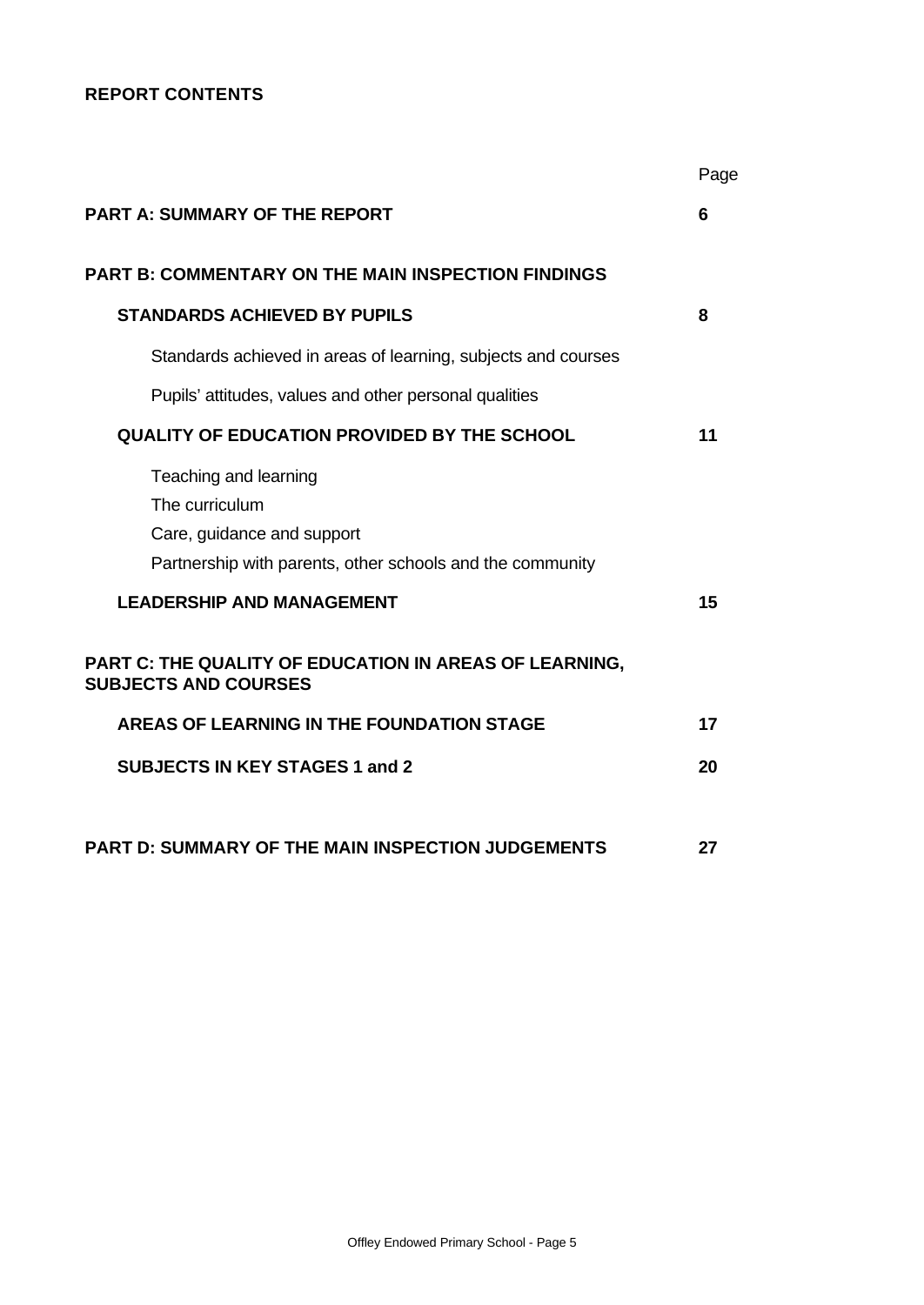# **PART A: SUMMARY OF THE REPORT**

# **OVERALL EVALUATION**

This **satisfactory** school has a good, caring, Christian family ethos where each child is valued. The achievement of pupils is satisfactory overall and almost all pupils make the nationally expected progress. The quality of teaching is satisfactory and consistent with the national picture. The leadership of the headteacher is good. The school provides satisfactory value for money.

The school's main strengths and weaknesses are:

- the headteacher and key members of staff know pupils very well and provide very good personal support, advice and guidance;
- the achievement of pupils in literacy and numeracy is good in the Foundation Stage and in Years 1 and 2 but is inconsistent in Years 3 to 6, though satisfactory overall;
- teaching is good in the Foundation Stage, Years 1 and 2, and in Years 5 and 6;
- the personal and social development of some pupils is not as good as it should be and this is affecting their ability to work independently and collaboratively;
- the provision for pupils in the Foundation Stage to learn through physical activity outdoors is undeveloped; this is recognised by the school and funding is earmarked for improvements commencing Easter 2004;
- the provision for pupils with English as an additional language is not good enough.

Improvement since the previous inspection has been satisfactory but slowed somewhat by the high turnover of teachers, which has affected the continuity of teaching in some classes and the capacity of middle management to support the headteacher. The current staffing situation is more stable than it was and this is leading to a period of catching up. All of the issues for improvement from the previous inspection have been tackled satisfactorily.

| <b>Results in National</b><br>Curriculum tests at the |      | all schools | similar schools |      |  |
|-------------------------------------------------------|------|-------------|-----------------|------|--|
| end of Year 6, compared<br>with:                      | 2001 | 2002        | 2003            | 2003 |  |
| English                                               |      |             |                 |      |  |
| mathematics                                           |      |             |                 |      |  |
| science                                               |      |             |                 |      |  |

## **STANDARDS ACHIEVED**

*Key: A - well above average; B – above average; C – average; D – below average; E – well below average Similar schools are those whose pupils attained similarly at the end of Year 2.*

The standards achieved are **satisfactory** overall. The achievement of pupils in Years 1 and 2 is good and all of them are working broadly to their potential. The achievement of pupils in Years 3 to 6 is satisfactory but has been affected by recent staff turnover. Considerable caution is needed when interpreting the data in this table because the year groups are very small. Standards and test results vary annually because the presence or absence of one or two pupils with significant learning difficulties, or exceptional abilities, has a disproportionate impact on results. Current standards in Year 6, the oldest pupils, are above average in English and average in mathematics and science; this is better than last year. Current standards in Year 2 are above average in reading, writing and mathematics. Standards are average in information and communication technology. In the non-core subjects, standards are good in physical education, reflecting the specialist teaching in this subject, and average in music, geography, art and design and in design and technology. Achievement in the Foundation Stage is satisfactory overall. It is very good in the Foundation Stage in terms of the children's mathematical development, satisfactory in communication, language and literacy but personal, social and emotional development varies considerably and physical development is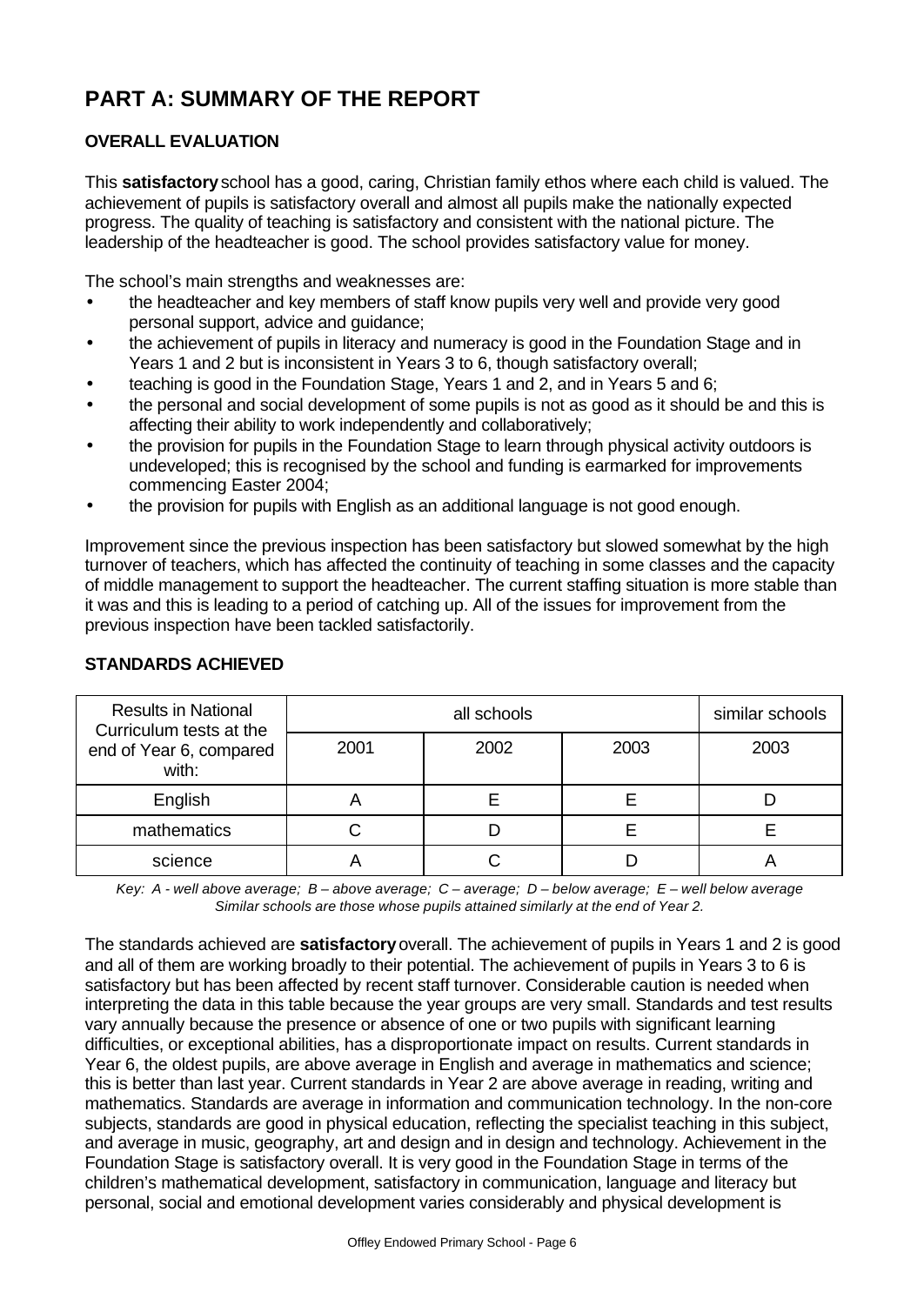affected by the limited access to outdoor provision. The pupils' personal qualities, including their spiritual, moral, social and cultural development, are **satisfactory** overall. The pupils' attitudes to learning and their behaviour are satisfactory though a minority of boys sometimes show disinterest in lessons and find working independently and collaboratively difficult. Attendance is good.

# **QUALITY OF EDUCATION**

The quality of education and the quality of teaching are **satisfactory**. The range and quality of teaching is the same as in the majority of schools. Teaching of mathematics in the Foundation Stage and physical education in Years 5 and 6 is of high quality. The breadth of the curriculum is satisfactory. All subjects are planned and taught and all statutory requirements relevant to the curriculum are met. There is an appropriate emphasis on literacy and numeracy but more time needs to be given to the humanities<sup>2</sup>. Although standards in geography have improved since the previous inspection, the range and depth of studies in both geography and history could and should be greater. The provision for pupils' care, welfare, health and safety is good. Links with parents and the community are good.

# **LEADERSHIP AND MANAGEMENT**

Leadership and management are **satisfactory** overall. The leadership of the headteacher is good. The leadership of other key staff is satisfactory. Some of the subject managers are newly appointed and just settling in. Between them, they provide the school with good potential for further improvement. Management procedures are satisfactory and typical of most schools of this size and type. Governance is satisfactory. Many governors are relatively new to their role, including the chair of governors, and the complement of governors is not complete. Nevertheless, they are enthusiastic and active in their roles. All relevant statutory requirements are met.

# **PARENTS' AND PUPILS' VIEWS OF THE SCHOOL**

The vast majority of parents are satisfied with the school and hold the school in good regard. The pupils like the school.

## **IMPROVEMENTS NEEDED**

The most important things the school should do to improve are:

- the consistency of teaching and pupils' achievement in the core subjects in Years 3 and 4;
- the provision for pupils' personal development, particularly for them to learn skills of independent and collaborative working;
- the provision for pupils in the Foundation Stage to learn through physical activity outdoors;
- the provision for pupils with English as an additional language.

l  $2$  The humanities consist of geography, history and religious education.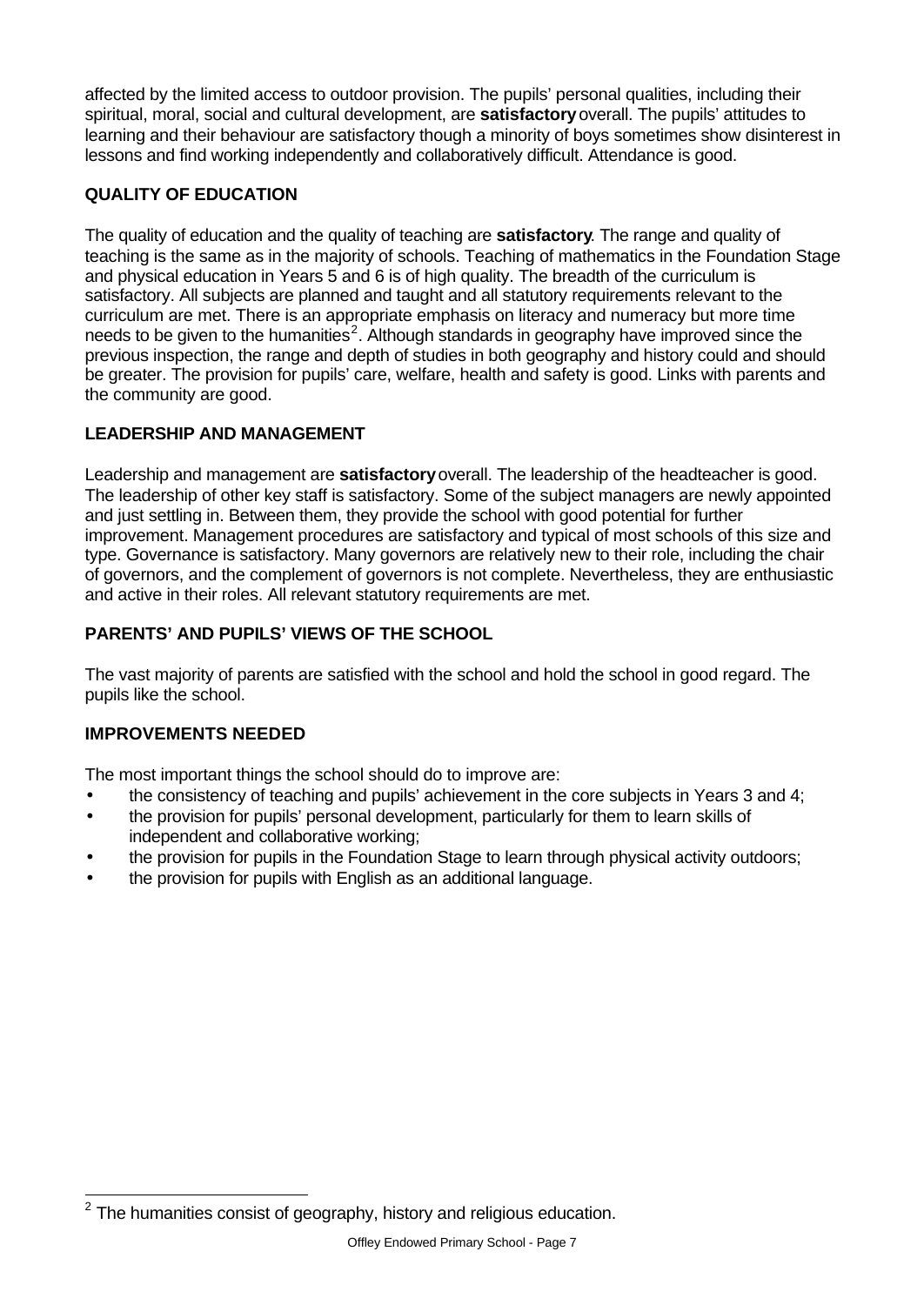# **PART B: COMMENTARY ON THE INSPECTION FINDINGS**

# **STANDARDS ACHIEVED BY PUPILS**

#### **Standards achieved in areas of learning and subjects**

The standards achieved are **satisfactory**. Standards in Year 2 are above average in English and mathematics and the pupils' achievement is good. Standards in Year 6 are average and the pupils' achievement is satisfactory. Achievement in Years 3 to 6 has been affected by the high turnover of teachers but is now improving.

#### **Main strengths and weaknesses**

- Achievement in reading is good in the Foundation Stage, Years 1 and 2, and in Years 5 and 6.
- Standards in English are above average in Year 2 and in Year 6. Standards in mathematics are above average in the Foundation Stage and in Year 2.
- The achievement of pupils in Years 1 and 2 is generally good. Achievement in Years 3 to 6 is satisfactory overall but is inconsistent between year groups and could be better, particularly in Years 3 and 4.
- The few pupils with English as an additional language are underachieving.

- 1. Almost all of the pupils make or exceed the nationally expected progress in reading, writing, mathematics and science. In Year 2, two thirds of the pupils tested in 2003 did better than predicted by their baseline assessments on entry in all subjects tested. Current pupils in Year 2 are consistently working to their potential and doing slightly better than pupils of similar ability in other schools. The achievement of pupils in Years 5 and 6 is broadly in line with their potential and the progress they have made in Years 3 to 6 is consistent with national expectations. Pupils in Year 6 are doing particularly well in reading. In writing, the less able in Year 6, and those with average ability, are doing well but the more able pupils, although attaining reasonably highly, could do even better. In science, the Year 6 pupils are doing well in relation to their ability. Pupils in Years 3 and 4 are underachieving, reflecting the inconsistent teaching that some of them have experienced over the past 18 months.
- 2. Test results vary annually because the year groups are so very small. In Year 6 in 2003, more than half of the year group had significant special educational needs and a third were not entered for the tests because of the considerable learning difficulties they faced. This had a disproportionate impact on the results. The results in Year 2 in 2003 were average in reading and writing and well above average in mathematics. The better standards in mathematics reflect particularly effective teaching in that subject in the Reception year and Years 1 and 2.
- 3. The trend of improvement in results in Year 2 is better than the national trend whereas the trend in Year 6 is not as good as the national trend. Considerable caution is necessary in interpreting this outcome. It is not a direct reflection on the effectiveness of teaching. Pupil mobility significantly affects standards in the older age groups. The Year 6 cohort tested in 2003 had more than 14 pupils on roll when they were tested at age seven. The average standard of those who left before the age of eleven was above average whereas the average standard of those who stayed was well below average.
- 4. Achievement in the Foundation Stage is satisfactory overall; it is good in literacy and very good in mathematics where pupils are doing much better than their attainment on entry would predict. Their achievement is satisfactory in knowledge and understanding of the world but mixed and inconsistent in the other nationally agreed areas of learning. The achievement of the children is leading to standards in the Foundation Stage that are broadly average in communication, language and literacy and above average in mathematical development. The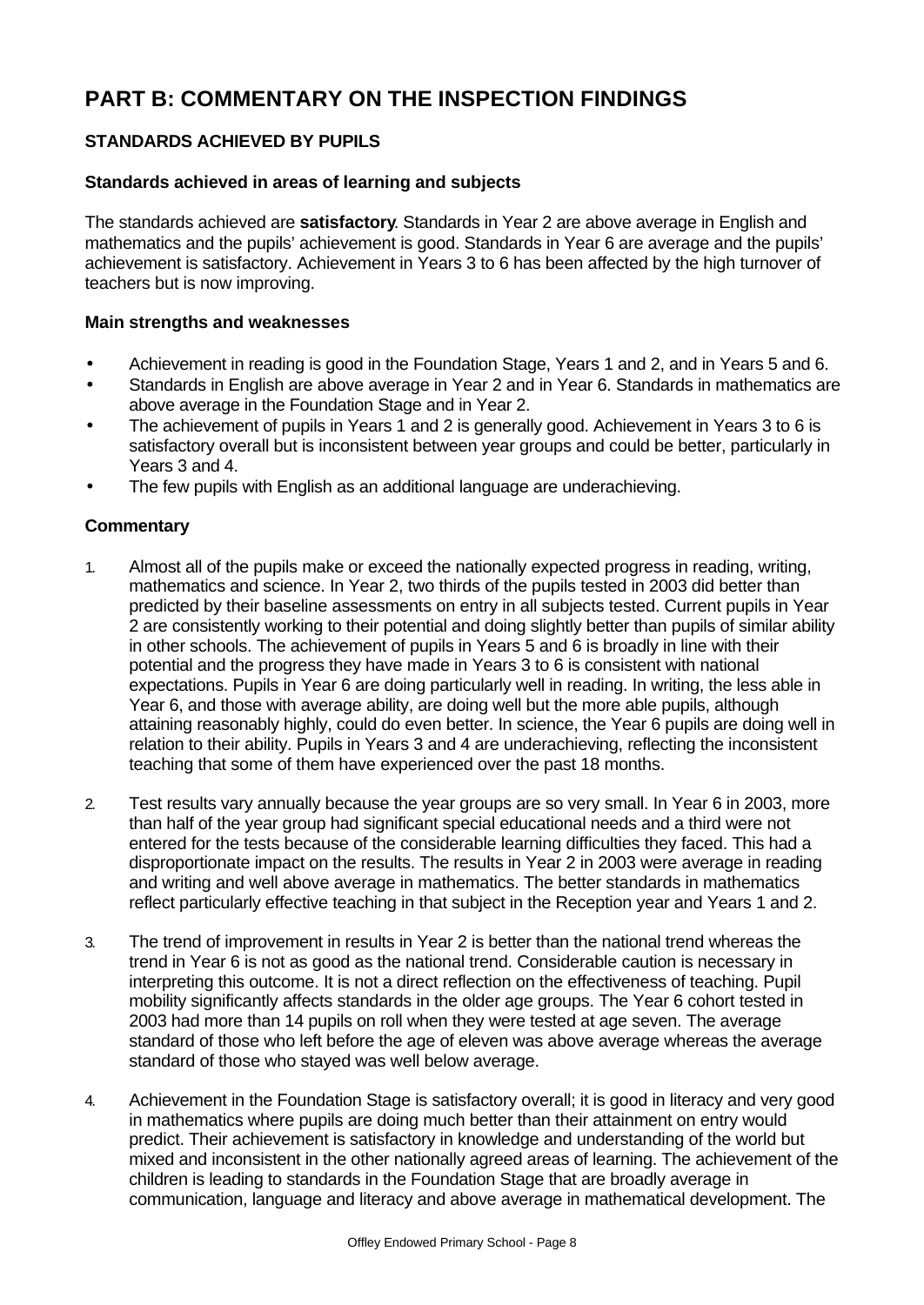standard of children's personal development varies considerably. The children currently get very little opportunity to learn through physical activity outdoors and this is affecting their achievement in some areas of learning.

- 5. Standards in Years 1 and 2 are above average in reading, writing and mathematics, reflecting the good teaching and good support that the pupils experience. Almost all pupils in Year 2 are well launched into reading and beginning to write at length independently. Knowledge of number is particularly good and the pupils are able to apply their knowledge satisfactorily. Standards are average in science. The pupils in Year 2 enjoy scientific investigations and show a good willingness to experiment and explore. Standards achieved are satisfactory in the other subjects inspected though the volume of work in history and geography is on the low side, resulting in pupils' knowledge being basic rather than deep.
- 6. Standards in Years 3 to 6 are inconsistent. Standards in Year 3 are satisfactory and consistent with test results when these pupils were in Year 2. Standards in Year 4 are below average. These pupils have not made enough progress since Year 2, reflecting the impact of staff changes and the negative attitudes to learning that some of them have developed. Standards in Year 5 are good. These pupils benefit from the challenge of being taught with Year 6. Standards in Year 6 are currently above average in reading and writing, and average in mathematics and science. Nearly all of the pupils in Year 6 are independent readers with the most able having strong preferences for author and type of story and already tackling books of adult difficulty. Almost all of the Year 6 pupils are able to sustain their writing at length, with pupils with learning difficulties and those of average ability having made good progress since the start of the present school year. The most able are doing reasonably well but could do even better, particularly in writing and mathematics. Standards in science are average with good progress currently being made. Standards in information and communication technology are satisfactory. The Year 6 pupils use computers and the various applications with appropriate skill. Standards in the creative, practical and physical subjects are broadly average in art and design, design and technology, and music and they are above average in physical education. Standards in the humanities are broadly satisfactory and have improved in geography, where they were unsatisfactory at the previous inspection. However, the curricular time allocated to the humanities is below recommendations and this is leading to relatively thin coverage of the programmes of study and basic rather than deep knowledge and understanding.
- 7. Girls regularly do better than boys. This mainly reflects different attitudes to learning, particularly the tendency of some boys not to engage with the learning and to be easily distracted. The achievement of pupils with special educational needs is satisfactory. Most have difficulties with literacy and are making steady progress in the main. Those whose difficulties are less severe often make good progress and are doing better than predicted by earlier assessments of their potential. A significant number have emotional and behavioural difficulties. The provision for them is good and their needs are being met, though successful progress is measured in small rather than large steps. Those pupils from minority ethnic and mixed ethnic backgrounds whose first language is English achieve as well as pupils from white British family backgrounds. However, the very few pupils with English as an additional language are underachieving. They are mostly in the earliest stages of acquiring English. In their first language, they can read and write competently and make good efforts to read and write in English using dictionaries that translate from one language to another. In lessons, they understand very little of the teachers' exposition and at times appear to flounder. The school is highly conscious of the pupils' needs but lacks both guidance and the resources to translate the teaching so that support can be provided in the pupils' first language. This situation needs remedying urgently.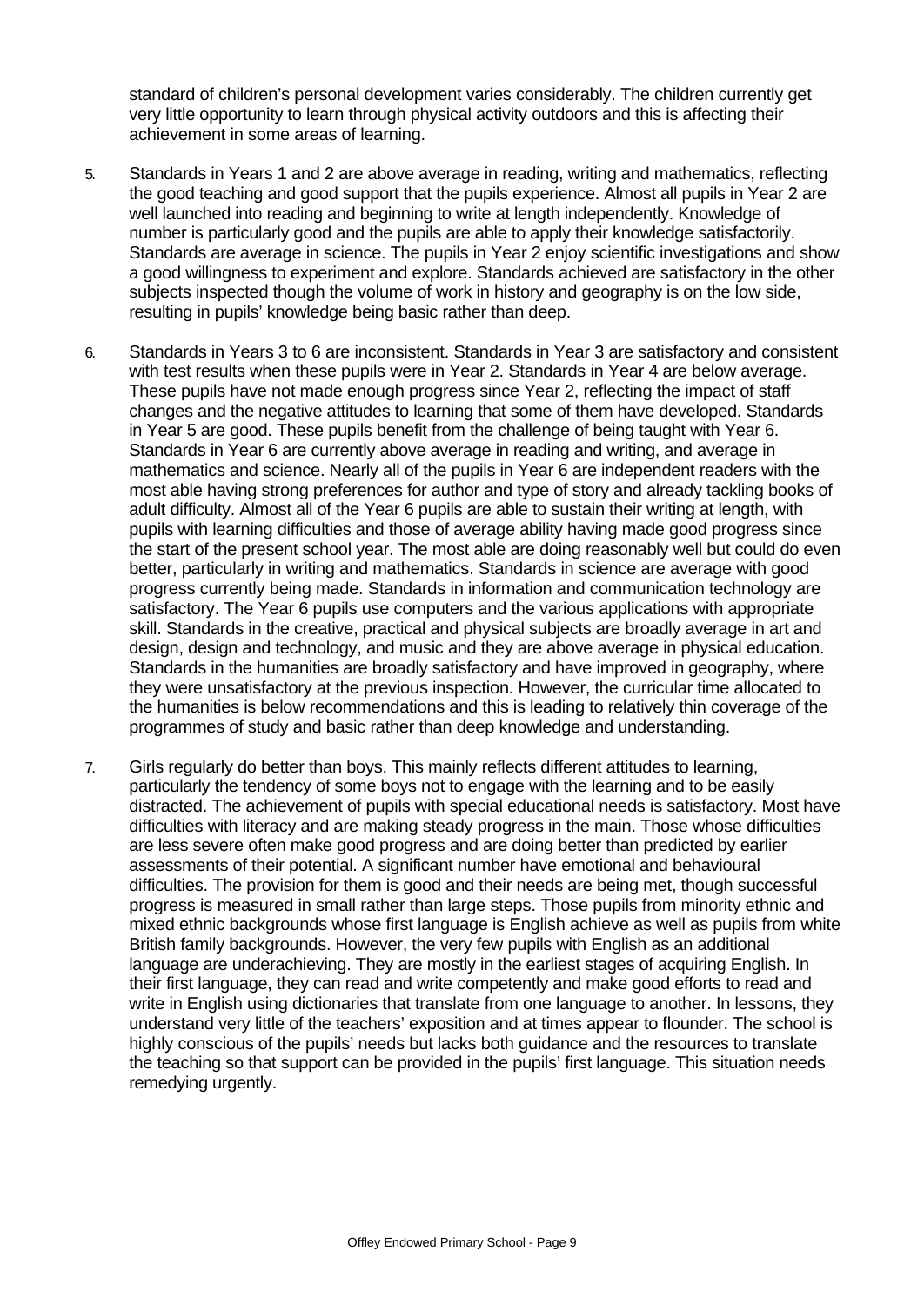## **Pupils' attitudes, values and other personal qualities**

Pupils' attitudes, behaviour and personal development are **satisfactory**. Attendance is **good**. The provision for pupils' spiritual, moral, social, and cultural development is **satisfactory.**

#### **Main strengths and weaknesses**

- Most pupils are interested in school and they enjoy opportunities to take responsibility.
- Most pupils understand the difference between right and wrong.
- A significant minority of pupils show unsatisfactory attitudes to learning.
- Opportunities for personal development through collaborative learning could be provided more consistently.

#### **Commentary**

- 8. Most pupils enjoy coming to school and the work that they do in lessons. In a lesson for pupils in Years 1 and 2, the teacher effectively used a series of clear, well-taken photographs of Offley village to improve pupils' understanding of their local environment. The pupils were deeply interested in these because some were of their homes or those of friends. The pupils cooperated closely in groups to draw maps of the village and, in so doing, developed their ability to work collaboratively.
- 9. The school sets high expectations of good behaviour and effectively teaches pupils the difference between right and wrong. Most pupils walk quietly between their classroom and the hall. They listen carefully in assembly and in class to each other's point of view. A significant minority of pupils, however, have unsatisfactory attitudes to learning. They do not readily work together and sometimes misbehave in lessons. The methods used to develop attitudes and behaviour are generally effective and have improved considerably since the previous inspection. In particular, outside agencies are used well to provide pupils with special educational needs with advice and support to help them with their emotional and behavioural difficulties.

| Categories used in the Annual School Census            | No of pupils<br>on roll | Number of<br>fixed period<br>exclusions | Numb<br>perma<br>exclus |
|--------------------------------------------------------|-------------------------|-----------------------------------------|-------------------------|
| White - British                                        | 60                      |                                         | 0                       |
| White – Irish                                          |                         |                                         | $\Omega$                |
| White – any other White background                     | 2                       |                                         | 0                       |
| Mixed – White and Black Caribbean                      | $\mathcal{P}$           |                                         | 0                       |
| Mixed - White and Asian                                |                         |                                         | 0                       |
| Asian or Asian British – any other Asian<br>background |                         |                                         | 0                       |

| o of pupils<br>on roll | Number of<br>fixed period<br>exclusions | Number of<br>permanent<br>exclusions |
|------------------------|-----------------------------------------|--------------------------------------|
| 60                     | З                                       |                                      |
|                        |                                         |                                      |
| 2                      |                                         |                                      |
| 2                      |                                         |                                      |
|                        |                                         |                                      |
|                        |                                         |                                      |
|                        |                                         |                                      |

*The table gives the number of exclusions, which may be different from the number of pupils excluded.*

10. The pupils' spiritual and moral development is promoted satisfactorily. The school behaviour policy provides appropriate advice to teachers on what is expected and how parents are to be involved; the principles of good behaviour are clearly stated. The anti-bullying policy is based on a whole-school approach to the provision of personal, social and health education and is satisfactory. The provision of golden time is strongly linked to both themes. Spiritual development is promoted though the content of assemblies when pupils are encouraged to

# *Ethnic background of pupils Exclusions in the last school year*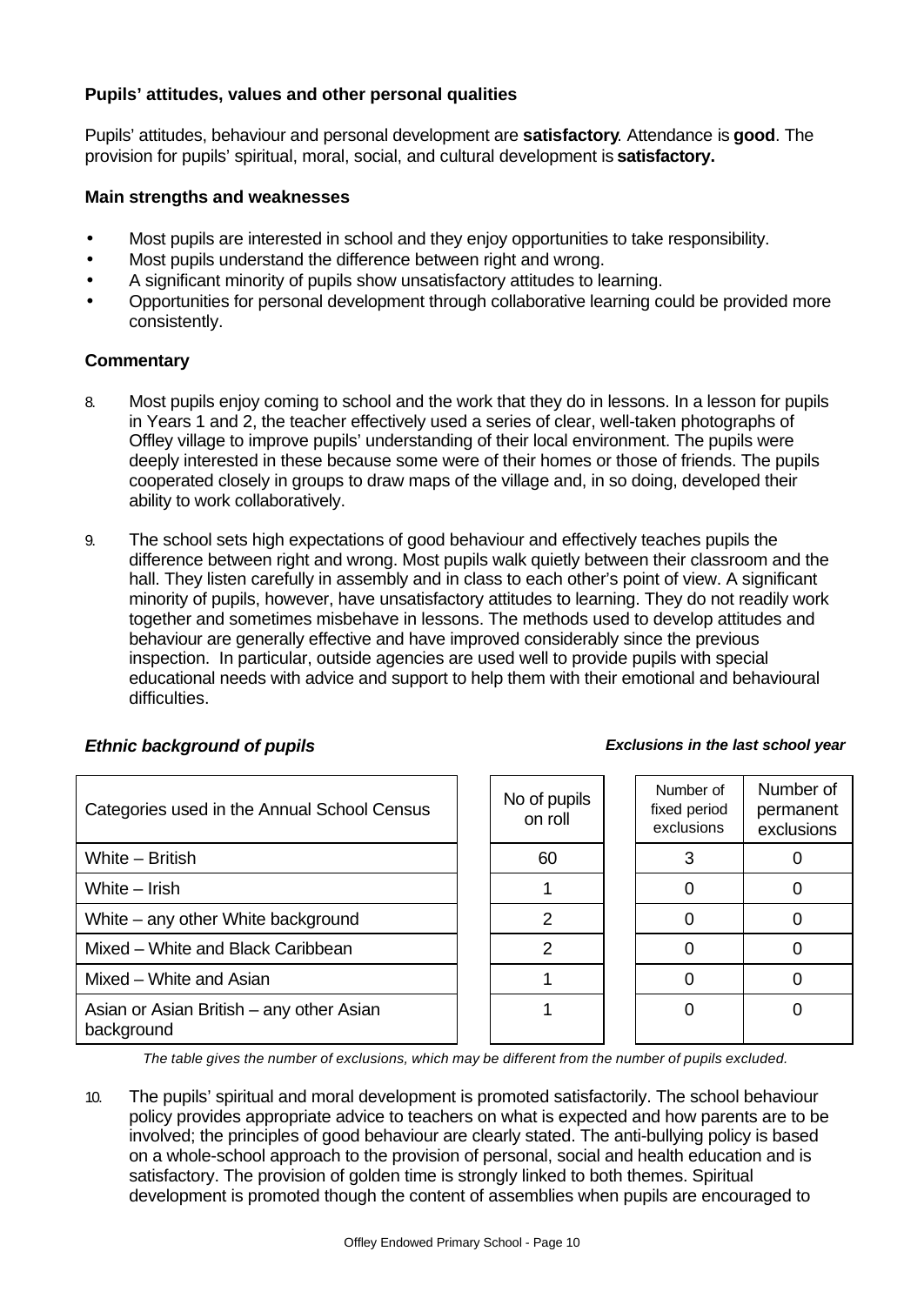think about the achievements of each other and those less fortunate through the regular appeals for good causes.

- 11. Social development is satisfactory overall but varies between classes because opportunities for collaborative learning are not always promoted as well as they could be. A pupil in Year 6 described how she had been made very welcome when admitted to the school. She had been helped by other pupils and is now helping other pupils through paired activities. A friendship bench has been located on the school field to promote this aspect of social development. Cultural development is satisfactory and promoted through the art and music curriculum. Pupils have taken part in a local music festival, they listen to music regularly and they have produced art in the style of well-known artists. The school has addressed pupils' understanding of multicultural education through the curriculum and this aspect has improved since the previous inspection.
- 12. Pupils enjoy the opportunities available to them to take on responsibilities; overall their personal development is satisfactory. There are regular opportunities for pupils to help with class and school responsibilities such as preparation for assembly, delivering registers and tidying tasks. The school council, with boy and girl representatives from each year group, meets once a month with a pupil organised agenda covering items placed in the *agenda box* and other matters brought up by pupils. Although these activities help develop personal esteem, opportunities for good collaborative learning that would support personal development are not consistently provided in all year groups and classes.

#### **Attendance**

#### *Attendance in the latest complete reporting year (%)*

| Authorised absence |     | Unauthorised absence |     |
|--------------------|-----|----------------------|-----|
| School data        | 4.4 | School data          |     |
| National data      | 5.4 | National data        | ).4 |

*The table gives the percentage of half days (sessions) missed through absence for the latest complete reporting year.*

13. Attendance is good and above the national average. Attendance rates have been maintained at well above the national rates for several years. The school is currently within the top ten per cent of schools across the country. The school rigorously monitors attendance and punctuality and attempts in many ways to make parents and pupils fully aware of the importance of full attendance and punctuality. The strong family ethos of the school gives rise to children being very happy to come to school.

## **QUALITY OF EDUCATION PROVIDED BY THE SCHOOL**

The quality of education is **satisfactory** overall. The quality of teaching is **satisfactory**. The breadth of the curriculum is **satisfactory**. The provision for pupils' care, welfare, health and safety is **good**. Links with parents and the community are **good**.

#### **Teaching and learning**

The quality of teaching and the pace of learning are **satisfactory** overall. The quality of assessment is mixed and, overall, not as good as it could be.

#### **Main strengths and weaknesses**

The teaching is good in the Foundation Stage, Years 1 and 2 and in Years 5 and 6.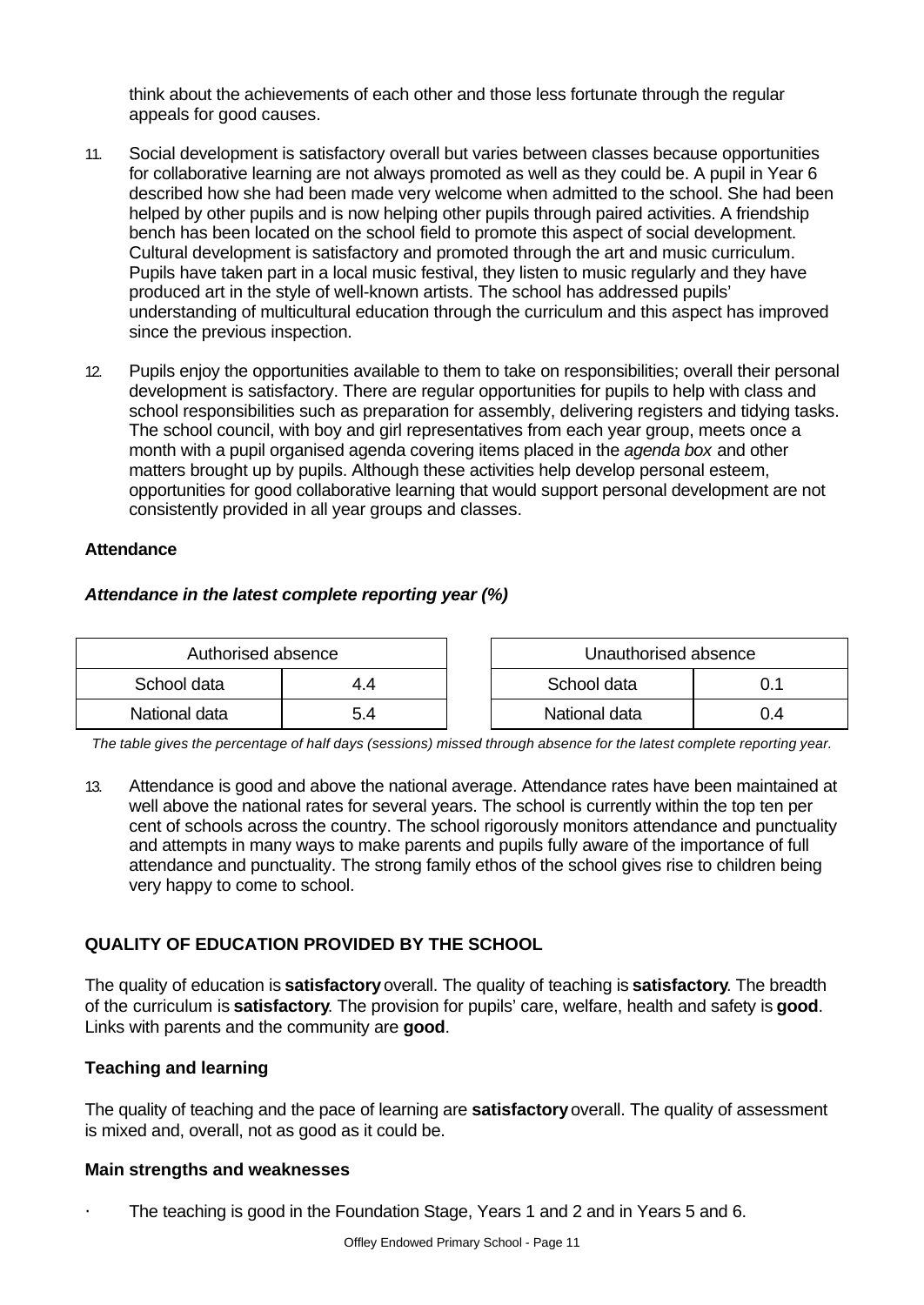- There are inconsistencies in quality, mainly reflecting the newness and experience of teachers, which affect the standards achieved.
- Not enough provision is made for pupils to learn skills of independent learning and collaborative learning.
- The assessment arrangements are satisfactory in English and mathematics but underdeveloped in other subjects.

## **Commentary**

#### *Summary of teaching observed during the inspection in 16 lessons*

| Excellent | Very good | Good | Satisfactory | Unsatisfactor | Poor | Very Poor |
|-----------|-----------|------|--------------|---------------|------|-----------|
|           |           |      |              |               |      |           |

*The table gives the number of lessons observed in each of the seven categories used to make judgements about lessons.*

- 14. The range and quality of teaching is similar to the national picture. Almost all of the teaching is satisfactory or better and nearly three-quarters is good or very good. The very good teaching is in the Foundation Stage, where there is some high quality teaching of mathematics, and in Year 6, where there is high quality teaching in physical education. The teaching in the Foundation Stage is effective in the literacy elements of communication, language and literacy, in mathematical development, and in some aspects of knowledge and understanding of the world. Teaching in English, mathematics and science is good in Years 1 and 2 and satisfactory in Years 3 to 6 overall. It is generally good in these subjects in Years 5 and 6 but is mainly satisfactory in Years 3 and 4, with a small amount that is unsatisfactory.
- 15. The general pace of learning is relatively quick in the Foundation Stage, particularly in literacy and especially in mathematics. The pace remains relatively quick in Years 1 and 2 but slows in Years 3 and 4 before accelerating in Years 5 and 6. The good teaching results in nearly all pupils in the lesson broadening their knowledge and understanding appropriately in the time available. Pupils are well motivated and generally complete the tasks, which are suitably matched to different learning needs. The very good teaching adds an element of inspiration, motivating all pupils to extra effort and enhanced achievement. In satisfactory lessons, most pupils make progress but the work does not always challenge the most able. The very small amount of unsatisfactory teaching reflected a relatively new teacher's limited knowledge of the pupils' learning needs, resulted in a slow pace to learning and not enough gained in the time available to make the lesson worthwhile.
- 16. The pupils' skills of working either independently or collaboratively vary considerably between pupils and too few opportunities are provided for them to develop or improve these skills. A large proportion of the learning is closely directed by the teacher. This limits opportunities for pupils to make choices and learn from mistakes and to cooperate with others and come to agreed solutions. In Year 4, and to a lesser extent in other year groups, a minority of boys show a strong indifference to learning. At times, the teaching in Year 4 is not always inspiring enough to change this attitude and this should be remedied.
- 17. The arrangements for assessment in the Foundation Stage are thorough and constructive but this is not consistently the case in the rest of the school. The arrangements for assessment in English and mathematics are completed regularly throughout the school and the data used to track the pupils' progress. Within lessons, pupils are grouped by their attainment and given extra support with English and mathematics where necessary. In these subjects, teachers generally plan tasks to match the different attainment and year group of pupils and this is good practice. In Years 5 and 6, detailed targets are set and shared with the pupils. Their knowledge of these targets is rather vague but most of the older pupils have a reasonably clear idea of how well they are doing in reading, writing and mathematics and what they must do to improve. Targets are set in English and mathematics in other year groups but the pupils have little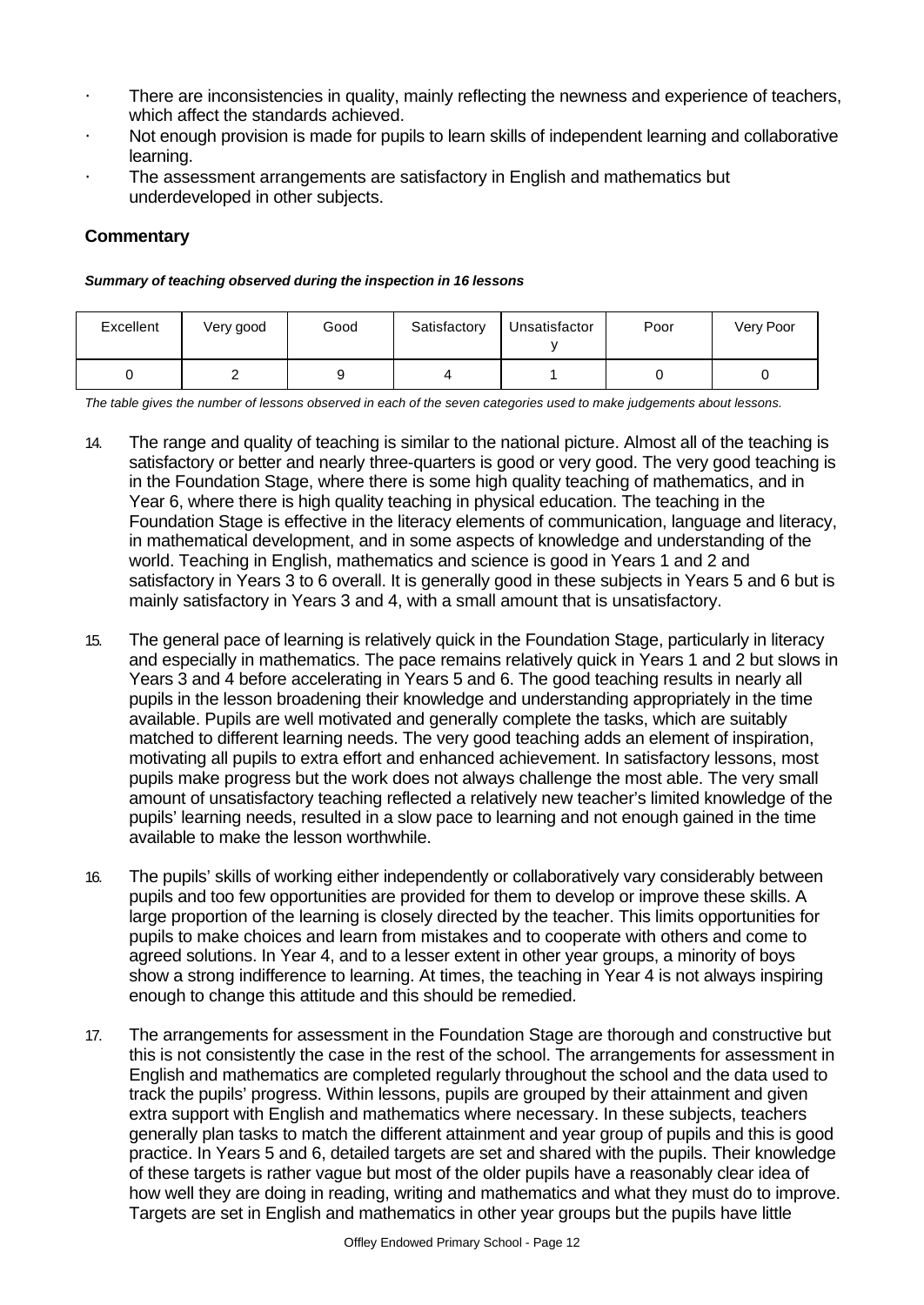knowledge of them. In other subjects, assessments are insufficiently linked to the National Curriculum attainment levels. In some subjects, no assessments are recorded and this is unsatisfactory. Teachers' marking is broadly satisfactory but inconsistent. Some teachers mark constructively and positively but others simply tick the work and this does not always help the pupil to improve.

#### **The curriculum**

The curriculum is **satisfactory** for most pupils. It is broad, balanced and statutory requirements are met; this is similar to the previous inspection. Enrichment of the curriculum is good. Provision for personal, social and health education is satisfactory. Resources and accommodation are satisfactory.

## **Main strengths and weaknesses**

- There is good provision for extra-curricular activities.
- The time allocated to some non-core subjects is not enough to teach the programmes of study in full.
- Curriculum innovation has been affected by high staff turnover but is now improving.
- There is no outdoor provision for pupils in the Foundation Stage.

- 18. Given the size of the school and the number of staff, the school provides a good range of extra-curricular and enrichment activities that includes gardening, the choir and recorder playing, sports, art and French. There are also practice clubs for pupils wishing to boost their skills in core subjects.
- 19. The planning is generally satisfactory and follows the adoption of national guidance. Most subjects are taught each week, with appropriate priority given to English, mathematics, science, information and communication technology and physical education. The timetabling of history alternates with geography and similarly art alternates with design and technology, with these subjects being taught in units covering work for half a term. Under present timetabling, not enough time is allocated to these non-core subjects and this is leading to a lack of breadth to pupils' knowledge. Occasionally the school raises the profile of a subject, for example, by providing a science week throughout the school.
- 20. The high turnover of teaching staff has limited the degree to which the school has used the increased flexibility allowed for schools to adapt and develop the National Curriculum. With staffing more stabilised, curriculum innovation is starting to be developed in literacy and numeracy. In other subjects, innovation is leading to the effective use of outside specialists in games and physical education. The Foundation Stage curriculum is satisfactory overall but those aspects of learning supported by outdoor experiences are unsatisfactory because there is no outdoor resource provision for these pupils. This shortcoming is being rectified through improvements planned for 2004.
- 21. Pupils with special educational needs generally follow the same programme as other pupils although in some classes there is insufficient attention given to planning that reflects their prior attainment. Overall they receive satisfactory support from teaching assistants who have sufficient understanding of their role in the lessons. Most pupils respond well to the individual attention provided and this helps them to achieve appropriately. Good involvement of outside agencies, particularly in respect of behaviour management and counselling for pupils with emotional and behavioural needs, is helping these pupils to make progress.
- *22.* Satisfactory provision is made for pupils' personal, social and health education mainly through formal circle time and access to visits and visitors. Pupils in Year 6 attend a local school for tuition in personal safety, a sponsored programme linked to police training that covers the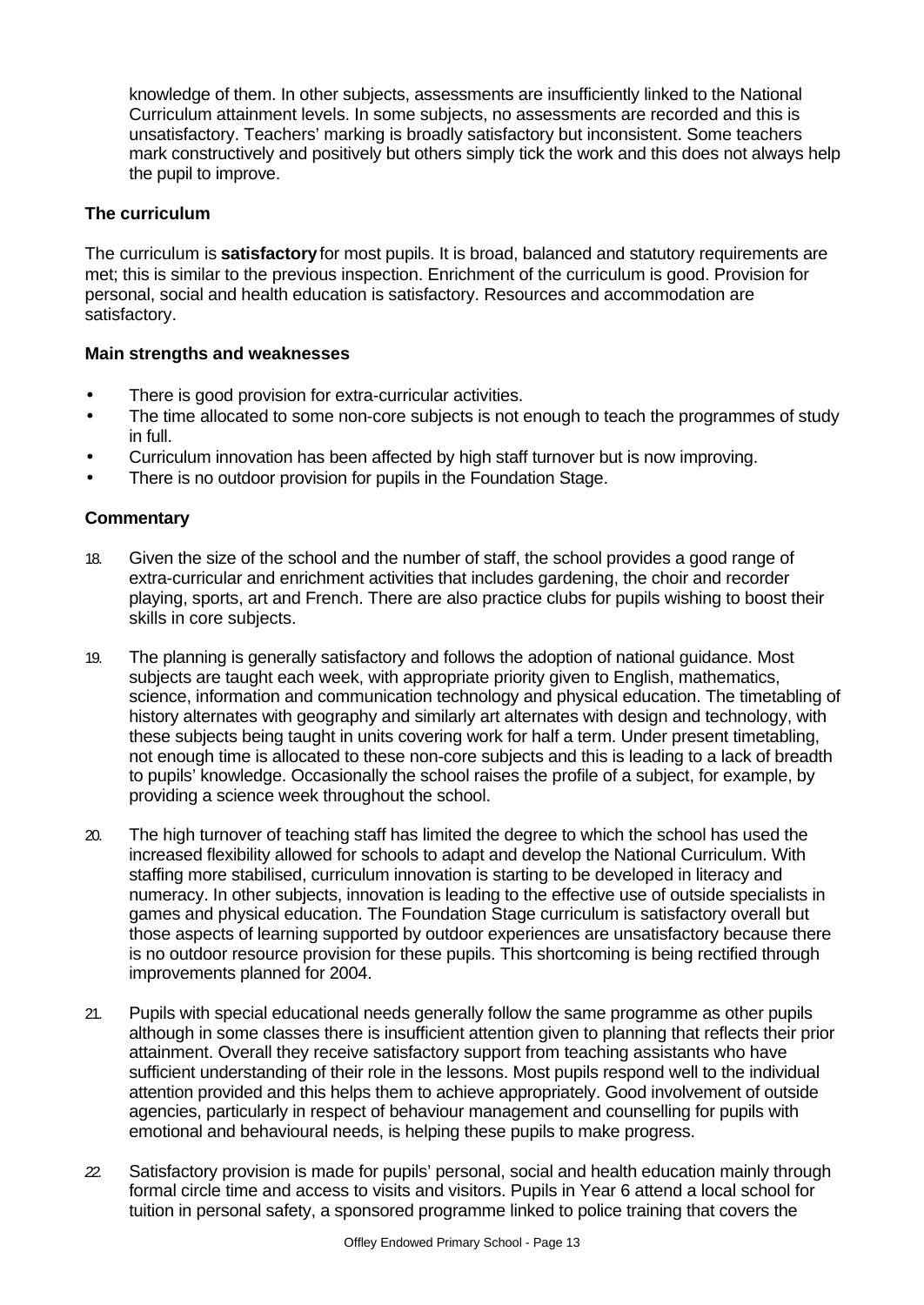theme *"never go with strangers"* and aspects of road and railway safety awareness. Raising pupils' awareness of the dangers of solvent abuse has been covered, based on advice from local authority officers. Parents are consulted on the sex education programme taught by the headteacher.

#### **Care, guidance and support**

The care, guidance and support for pupils are **good overall.** The provision of support, advice and guidance is very good. The involvement of pupils in the school's work and development is good.

#### **Main strengths and weaknesses**

- There are very good relationships between pupils and staff.
- The school council involves pupils in the life of the school well.
- The school is a safe and secure place for all pupils.
- The induction arrangements for pupils are good.

#### **Commentary**

- 23. The school has a very strong family atmosphere that is beneficial to all pupils' feelings of selfworth. The very strong approach to care and guidance strongly contributes to the welfare and security of all pupils and plays a significant part in promoting their confidence and self-esteem. All members of staff care strongly for their pupils. Pupils correctly feel highly supported and confident to discuss with teachers any concerns they might have. Members of staff, particularly the headteacher and other key members of staff, provide well-informed support, advice and guidance through their detailed knowledge of pupils as individuals. The positive relationships help create a very secure place to learn that positively embraces all pupils.
- 24. Arrangements for children to enter school life are well planned and implemented and this helps them to settle quickly. These arrangements are important in developing the quality and depth of the trusting relationships between pupils and staff. An effective school council is in operation. This, in conjunction with other systems such as circle time, pupil "Buddies", and the friendship bench, has encouraged in pupils an active participation in all aspects of the school.
- 25. The governing body has adopted the local education authority's policy on health and safety and developed its own application for the school. Governors carry out effective risk assessments. Child protection is considered as a high priority and those responsible are suitably trained. The school places suitable priority on the support for pupils with special educational needs and those from minority ethnic backgrounds. The good whole school ethos that has been developed enables these pupils to be confidently involved in all aspects of school life.

#### **Partnership with parents, other schools and the community**

The school's partnerships with parents and with the local community are **good.** Links with other schools and colleges are **satisfactory**. These aspects have improved since the previous inspection.

#### **Main strengths and weaknesses**

- Parents have positive views about the school.
- Information to parents is good.
- The school seeks to involve parents in their children's learning.
- There is an active Parent Support Association that benefits the school and pupils well.
- Links with the community enrich learning experiences for pupils and provide additional opportunities for their social development and awareness.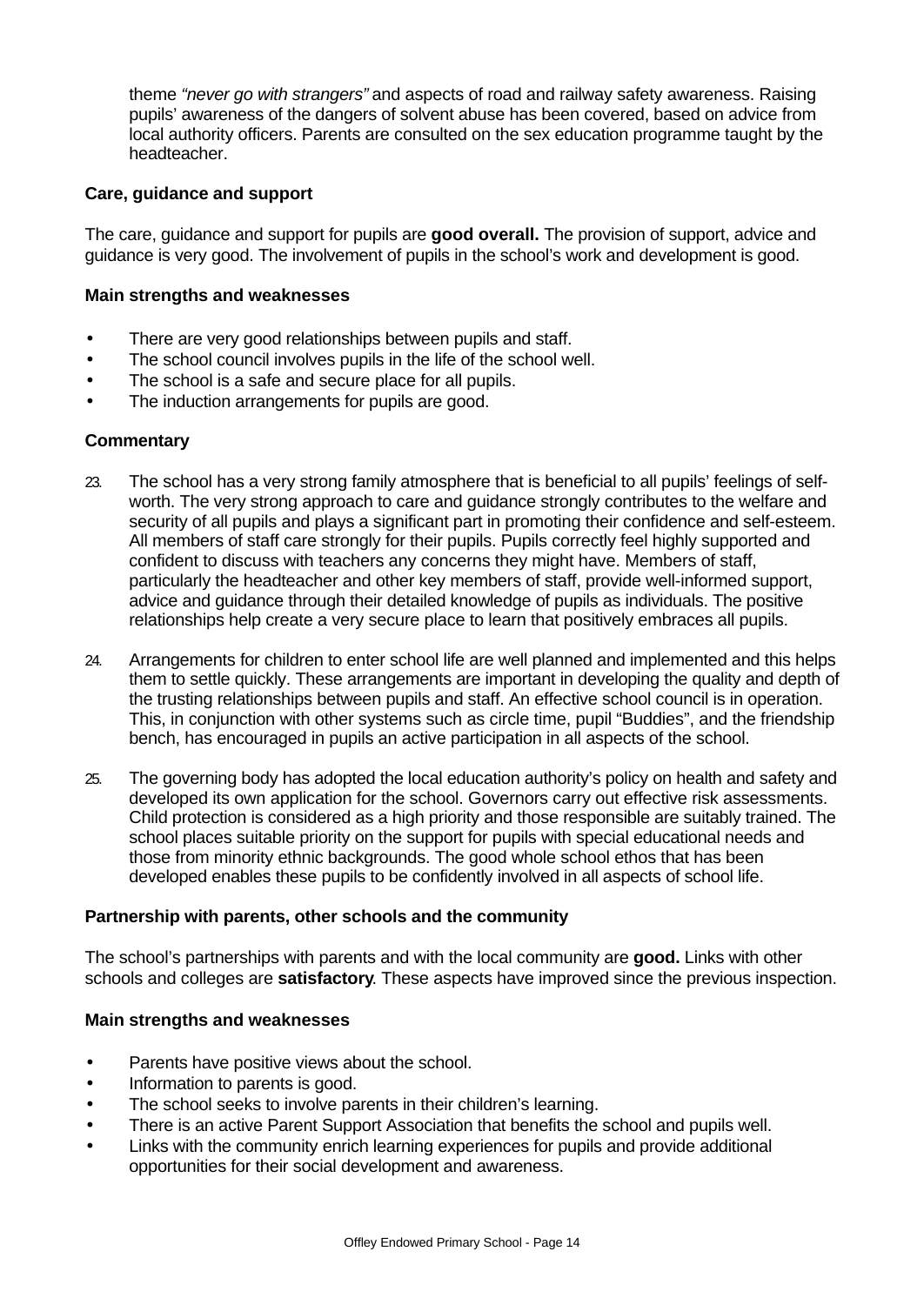## **Commentary**

- 26. Parents generally hold the school with high regard. They are particularly pleased with pupils' progress, expectations of pupils' work from staff, that pupils like school and with the school's leadership and management. Parents believe the school is a happy place in which good friendships exist between pupils, teachers and parents. They believe that the school is open and approachable. Inspectors agree with these views. Parents believe that the school is fair to all and that their children are encouraged to be considerate and develop a mature viewpoint.
- 27. The school has improved the quality of the information it provides for parents. There are regular and informative newsletters that keep parents suitably aware of the day-to-day procedures, expectations and events of the school. Annual reports to parents on their children's achievements are detailed and consistent across the classes. Parents are given good information about the progress their children are making. At termly consultative meetings, there are opportunities for parents to discuss individual plans for learning and progress towards achieving their child's targets. Good information on what will be taught in each subject is provided at the start of each term and this information supports parents in their endeavours to help their children at home.
- 28. Parents support the school well. They know the school routines and expectations, including those for attendance, punctuality and behaviour. They appreciate the opportunities the school provides for parents to learn about the school's teaching methods and education systems. The school has a solid core of dependable volunteers who make a positive contribution to the quality of teaching in classrooms. The Parent Support Association raises funds that are suitably targeted and used beneficially to support pupils' learning.
- 29. Links with the community and a wide range of visits and visitors provide suitable enrichment of the curriculum and support pupils' personal and social development by widening their experiences and giving them opportunities to learn about the needs of others. The school has a suitable image in the community assisted by its contributions to the "Village Voice" newspaper for example. There are secure links with the church through events such as Harvest Festivals.

#### **LEADERSHIP AND MANAGEMENT**

The leadership and the management of the school are **satisfactory** overall. The leadership of the headteacher is **good**. The leadership of other key staff and the governance of the school are satisfactory.

#### **Main strengths and weaknesses**

- The headteacher is providing the school with a clear sense of purpose and direction.
- Strategic planning is fully directed towards achieving the school's aims and ambitions.

- 30. The headteacher has effectively steered the school through a difficult period of change caused by the high turnover of teachers. The school is united behind her. Other key members of staff have now been appointed and their experience and enthusiasm show good capacity to develop the school further. The school does not have a post for a deputy headteacher but the chain of command in the event of the headteacher's absence is satisfactory.
- 31. The ethos is good. Christian values are well promoted and there is a caring, family atmosphere. The school has a tangible sense of purpose and there is a strong and appropriate emphasis on pupils' achievement. The climate for learning is satisfactory and there is a high regard for individual need.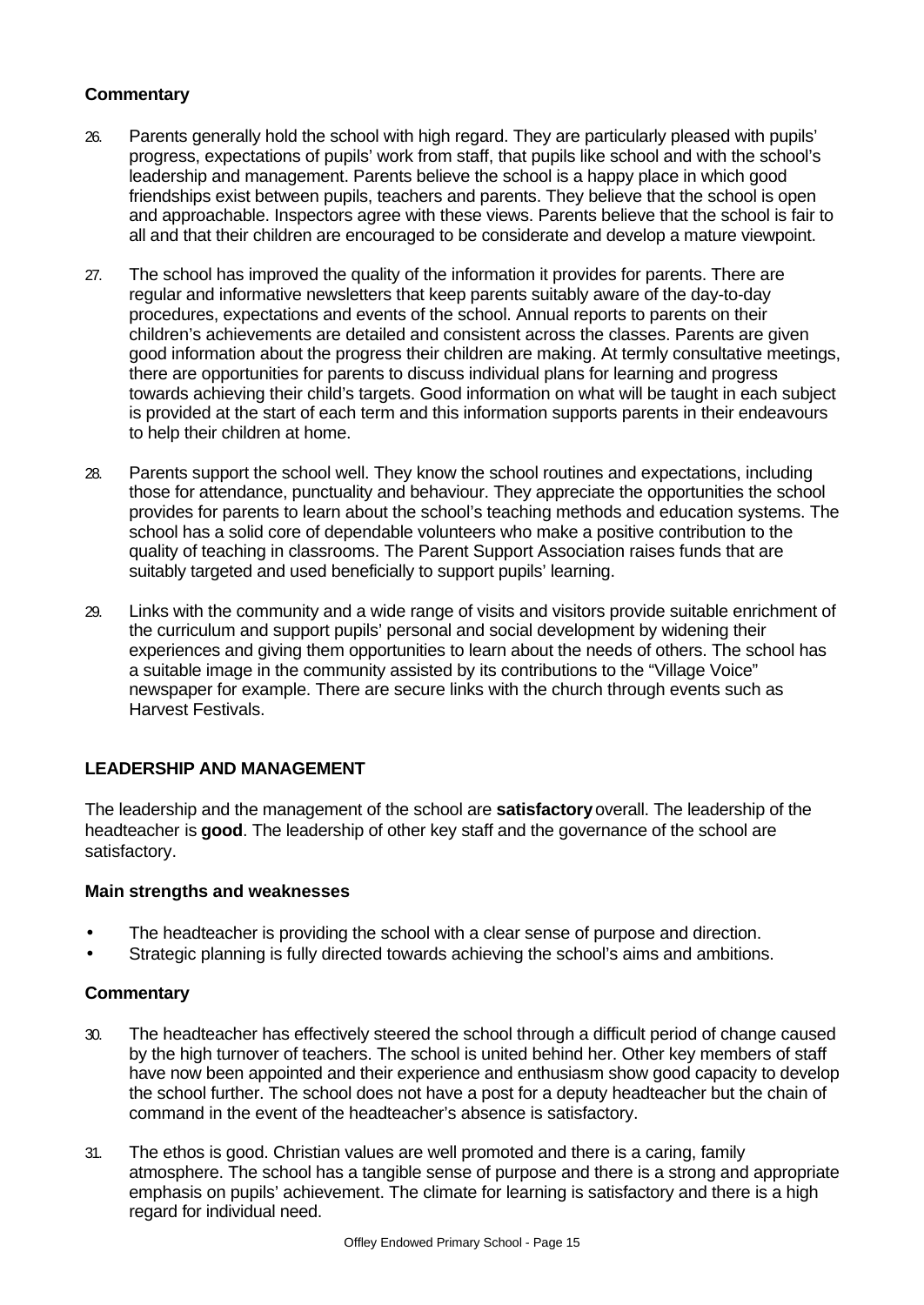- 32. The governance of the school is satisfactory. There have been recent changes and many governors are relatively new to their role. Nevertheless, the governing body has clear aims and policies and is ensuring that statutory requirements are met. The work of the governing body is effectively organised through committees and individual governor responsibilities. A programme of regular visits and review of policies and performance data is helping governors to keep informed about the school. They have a clear understanding of its main strengths and weaknesses and are appropriately challenging the senior management team to account for its actions.
- 33. The systems for self-evaluation are satisfactory. The arrangements for monitoring performance and taking action are good. The systems have good integrity and honestly appraise the performance of the school. The strengths and weaknesses identified are relevant to needs. Action taken is appropriate and largely effective. School development planning is appropriately based on identified need. Action plans are systematically implemented. For example, action to increase the priority given to sustained, independent writing has led to improvement in writing standards.
- 34. The recruitment and retention of teachers and other members of staff have proved difficult in recent years because of the rural location of the school and the shortage of teachers locally. The headteacher and governors have implemented a sensible and effective strategy and the current workforce is stabilising. Performance management is well developed and being used effectively to improve the quality of teaching.

## **Financial information**

35. Financial management is satisfactory. The school lives within its budget and spends wisely. The large carry forward is earmarked for improving the provision for pupils in the Foundation Stage to learn through physical activity outdoors.

#### *Financial information for the year April 2002 to March 2003*

| Income and expenditure $(E)$      |         |  | Balances (£)                           |        |
|-----------------------------------|---------|--|----------------------------------------|--------|
| Total income                      | 296,337 |  | Balance from previous year             | 44,406 |
| Total expenditure                 | 307,638 |  | Balance carried forward to the<br>next | 35,105 |
| Expenditure per pupil (86 pupils) | 3,577   |  |                                        |        |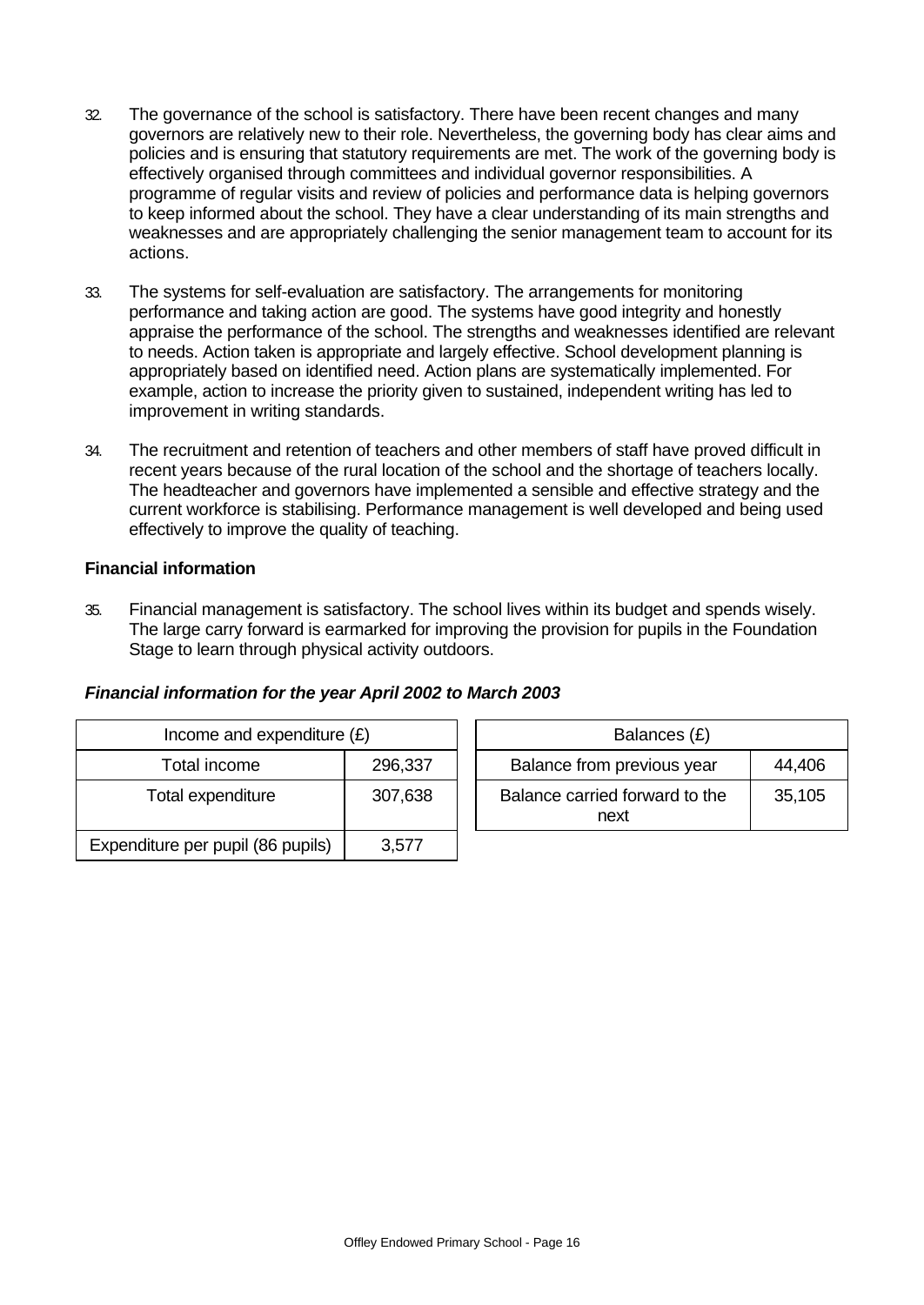# **PART C: THE QUALITY OF EDUCATION IN AREAS OF LEARNING, SUBJECTS AND COURSES**

# **AREAS OF LEARNING IN THE FOUNDATION STAGE**

- 36. The provision for the Foundation Stage is in the Reception class and is **satisfactory** except for mathematical development, where it is very good, and for children to learn through physical activity outdoors, where currently it is insufficient for learning needs. All children are admitted to the Reception class in September. Year groups are small and so the Reception year is taught alongside a small number of pupils from Year 1. Staffing is satisfactory. Two part-time teachers share the teaching between them. An appropriate level of support is provided by teaching assistants though continuity here has recently been affected by staff turnover. Teaching space is sufficient and resources indoors are good. Leadership and management of the Foundation Stage are satisfactory. There has been good improvement in the provision for literacy and numeracy since the previous inspection. In all other respects, except provision outdoors, improvement since the previous inspection has been satisfactory.
- 37. The quality of teaching, including the work of teaching assistants, is good overall. The part-time teachers plan effectively together and this leads to satisfactory continuity of learning for children. Mathematics is particularly well taught and there is effective teaching of literacy. The curriculum is satisfactory and adequately based on the nationally agreed Foundation Stage curriculum. Teacher-directed activities are well managed and effective. Some opportunities for independent and self-chosen activities are provided but these are limited and should be increased given the personal and social learning needs of some of the children. The teachers make the best use they can of the playground and school grounds but this is insufficient to comply with the recommendations of the nationally agreed curriculum. The school is aware of this and plans for improvement are very advanced. The first stage of the planned improvement involved moving the teaching space to part of the building that had potential access to the outdoors. This was accomplished during summer 2003. The second stage is to make secure the allocated outside space and develop the grounds. This second stage is planned for Easter 2004 and orders for the work have already been placed.
- 38. The provision for **creative development** was not a focus of the inspection. The small amount of incidental evidence indicates satisfactory standards. The provision for **physical development** could not be inspected because of the limited facilities available. The children have planned access to the hall at, the same as the other classes in the school, but this is insufficient for all of their learning needs.

## **PERSONAL, SOCIAL AND EMOTIONAL DEVELOPMENT**

Provision in personal, social and emotional development is broadly **satisfactory**.

#### **Main strengths and weaknesses**

- Although the majority of children are on course to attain the national goals for early learning by the end of the school year, the personal development of pupils varies considerably on entry and not enough is done to promote independent and collaborative learning.
- The expectations of good behaviour and the implementation of the behaviour management strategy vary between the members of staff.

#### **Commentary**

39. About two-thirds of the pupils are on course to attain the national goals for early learning and this is less than in the average school. This below average standard reflects the low attainment on entry of some pupils, particularly boys, in this area of learning. The majority of the pupils show suitable independence, readily become involved in tasks, and persist with activities of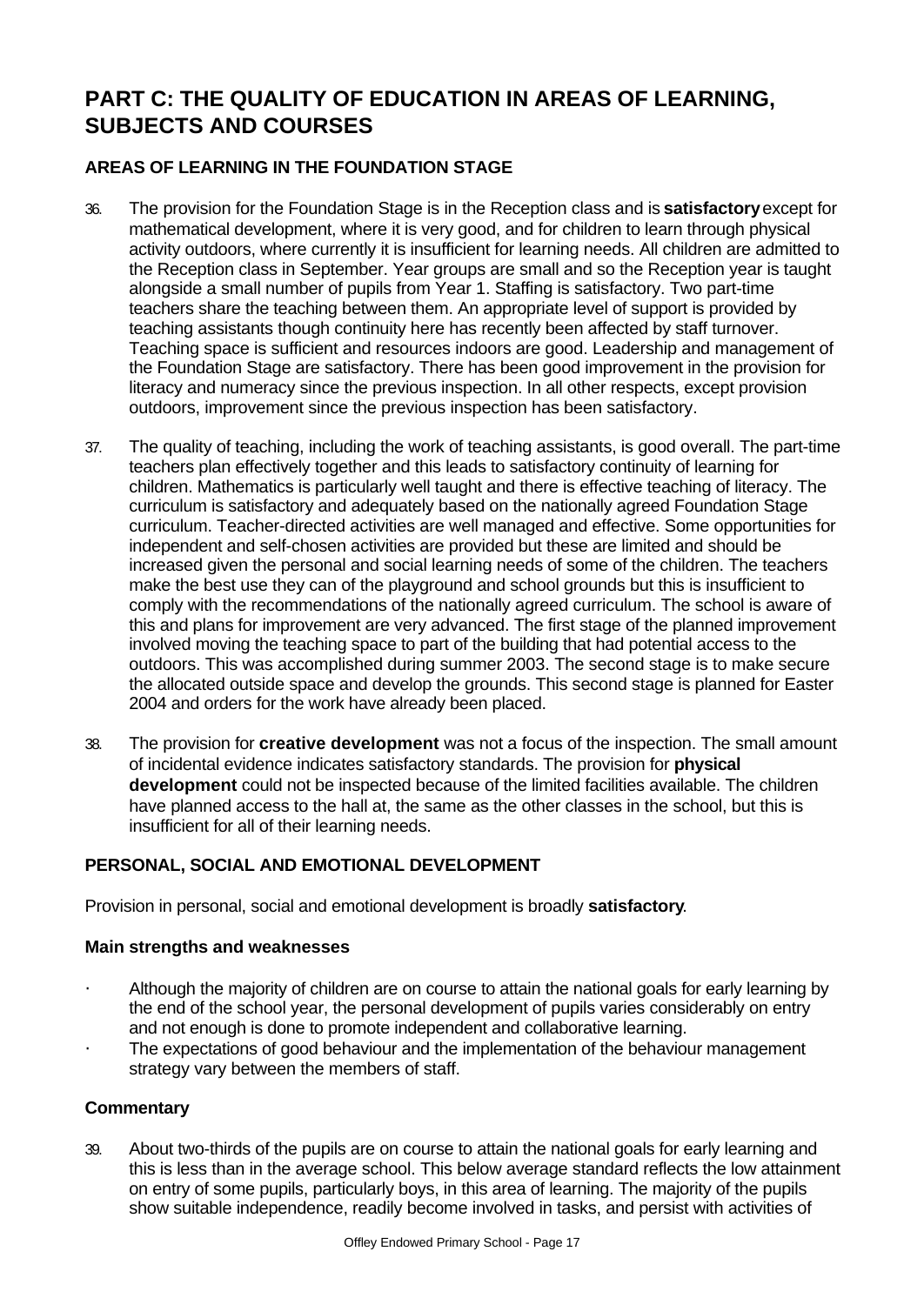their choosing for extended periods. A few are very confident, maintain attention and concentrate quietly during directed activities. A minority, mostly boys, cannot work independently for very long, even on self-chosen tasks, and have little sense of themselves as a member of a community. These children find collaborative work particularly difficult. Records show that they were like this when they entered school. Their progress since then has been steady but slow. The teaching is broadly satisfactory though members of staff respond differently to misbehaviour. Some ignore minor transgressions while others respond promptly and seek to develop in children an understanding of the impact their actions have on others; this inconsistency is one of the reasons for progress not being quicker. The curriculum provides some opportunities for independent and collaborative work, but not enough given the learning needs of some pupils on entry and this should be remedied. The lack of facilities outdoors is a particular constraint on learning in this area.

## **COMMUNICATION, LANGUAGE AND LITERACY**

Provision in communication, language and literacy is **satisfactory.** Standards are average and achievement is satisfactory.

## **Main strengths and weaknesses**

- There is a good emphasis on basic literacy skills.
- Role-play is used effectively to extend speaking and listening skills.

## **Commentary**

40. About 80 per cent of the pupils in the Reception year are on course to attain or exceed the national goals for early learning by the end of the school year. Skills of speaking and listening vary but the majority of children can speak to others confidently, use talk to gain attention and initiate conversations. A few high attaining children have very advanced skills and can give detailed explanations using a wide vocabulary. A small number of children still talk using very simple statements and show reluctance to initiate conversation. These children could do better. Role play is used effectively to promote speaking and listening skills, with adults joining in and helping to shape the role play so that the opportunities for pupils to speak and extend their dialogue are increased. Opportunities to promote spoken language in other activities are not always developed by adults and, overall, not enough is done to promote talking. Literacy skills are developing quickly, reflecting the good emphasis placed on this aspect. Most of the children recognise letters and words such as their names. The more able children recognise a few simple words and are capable of reading short sentences containing familiar words. Most children have taken the first steps towards writing, with many able to write their name. The teaching of literacy is generally good in quality.

#### **MATHEMATICAL DEVELOPMENT**

Provision in mathematical development is **very good**.

#### **Main strengths and weaknesses**

Achievement is good and standards are above average.

#### **Commentary**

41. Almost all children are on course to attain or exceed the national goals for early learning in this area before the end of the school year reflecting the very effective provision. Almost all of the children recognise the numerals from 1 to 9 and about half recognise numbers to 20. They can identify numbers that are less than or greater than a given number and correctly use the symbols < and >. Counting skills are good and children confidently solve elementary number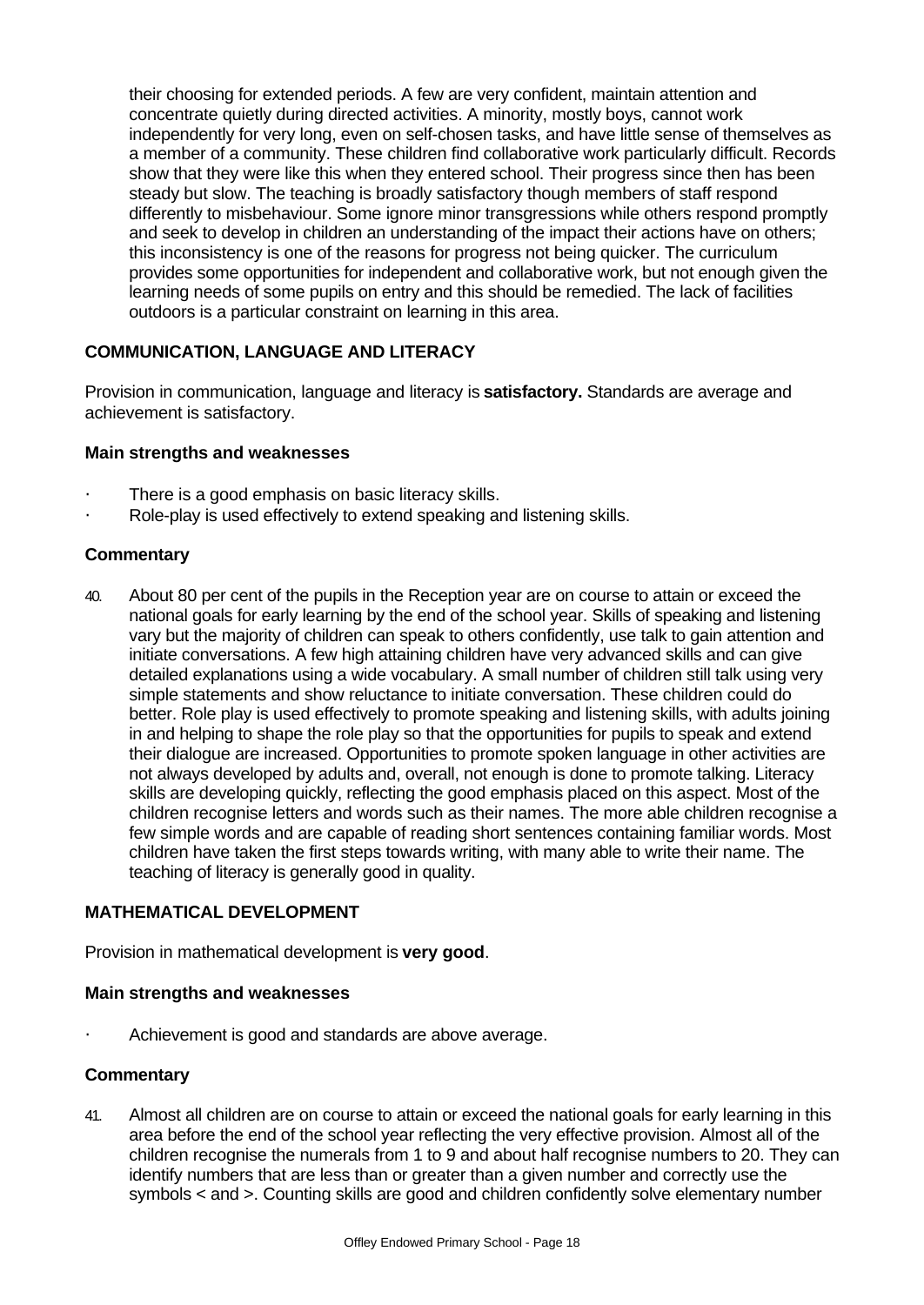problems. They are beginning to use mathematical language such as triangle, cube and cylinder to describe two-dimensional and three-dimensional shapes. The most able confidently talk about the properties of three-dimensional shapes, correctly naming and identifying faces, corners and edges. The teaching is very effective. It is skilful in introducing challenging ideas and in extending children's knowledge step by step in a way that captivates their attention and involves them all. Practical work is well managed and good opportunities are provided for collaborative work.

## **KNOWLEDGE AND UNDERSTANDING OF THE WORLD**

Provision in knowledge and understanding of the world is **generally good** though current limitations to the facilities are preventing children from experiencing outdoors a full range of activities relevant to this area of learning. Building work is likely to remedy this weakness by Easter 2004.

#### **Main strengths and weaknesses**

Good emphasis is placed on the skills of scientific enquiry.

## **Commentary**

42. About 80 per cent of the pupils are on course to attain or exceed the national goals for early learning by the end of the school year; this is average. All of the children show some degree of curiosity and a willingness to observe and manipulate objects. More than half are willing to explore objects and, for example, forces such as magnetism. They find out more about them and respond well to suggestions for investigations. The majority of children readily comment on what they find and will look for similarities and patterns. A few high attaining children are just beginning to ask questions about why things happen and work. The teaching is systematic and well organised. Good use is made of displays to whet the investigative appetite of children. Outside, the facilities are very limited, particularly to make good use of natural materials and resources. Senior management is fully aware of this and has been planning improvements for some time. At the beginning of the school year, the Foundation Stage moved classrooms so that access to the outdoors was improved in advance of building a secure outdoor area.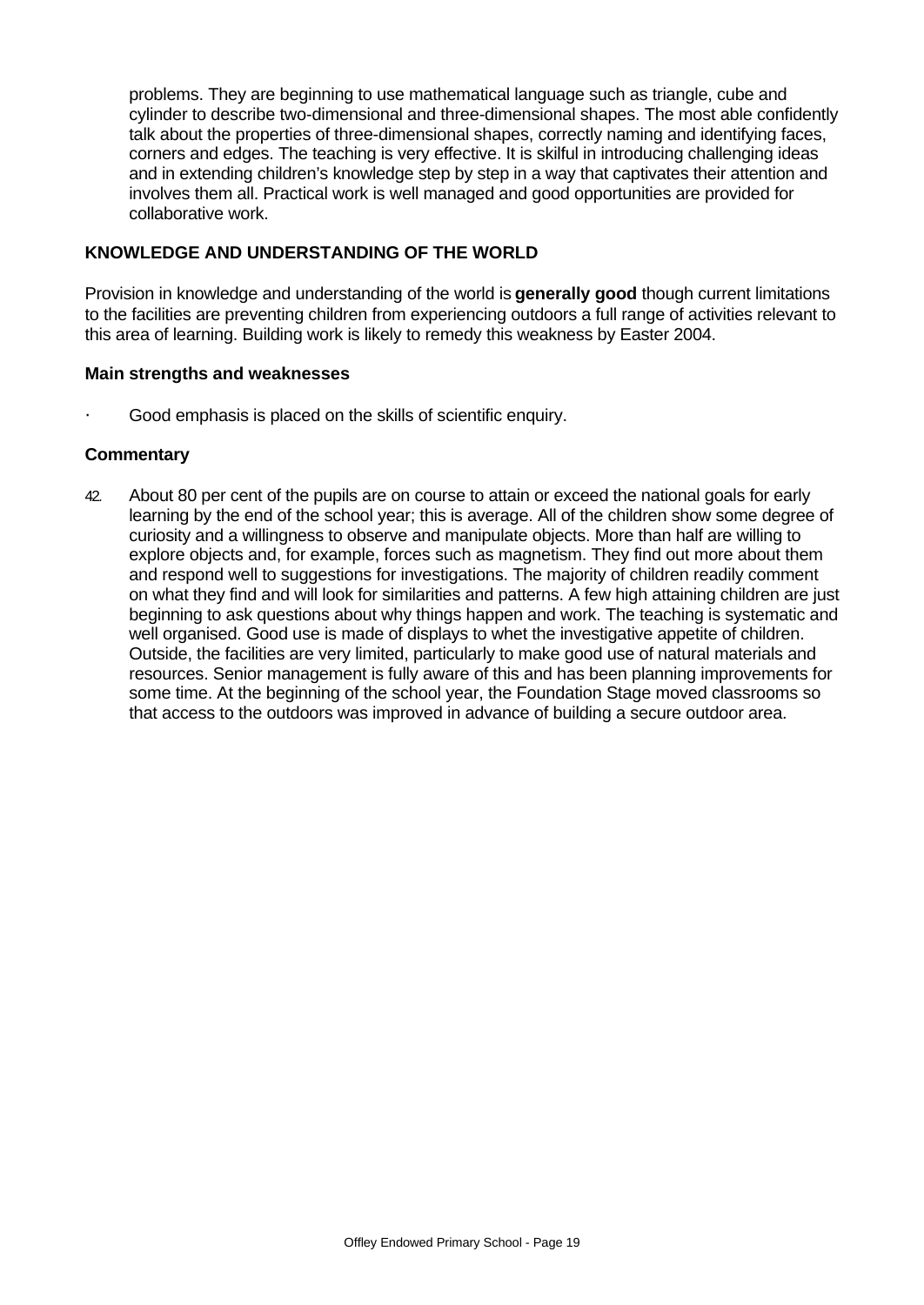#### **SUBJECTS IN KEY STAGES 1 AND 2**

#### **ENGLISH**

Provision in English is **satisfactory** and leads to satisfactory achievement overall. Teaching is similar in quality to the national picture, reflecting satisfactory management of the subject. The newly appointed coordinator leads effectively by example. Improvement since the previous inspection is satisfactory.

#### **Main strengths and weaknesses**

- · Current standards are above average in reading and writing in Year 2 and Year 6.
- Achievement is good in Year 2.
- · The provision for pupils with English as an additional language is not fully meeting their needs.

- 43. Almost all of the pupils in Year 6 are progressing well in reading in relation to their potential. They are already largely independent in their reading and can tackle new and unknown words competently. The most able are very confident and can tackle demanding texts, including material of adult difficulty. A small number, mostly pupils with special educational needs, have some difficulties with reading and are a year or so behind their peers. Nevertheless, they are making progress and achieving well given their difficulties. The very small numbers of pupils with English as an additional language are in the very earliest stages of acquiring English. They can read competently in their first language but struggle with text in English. Teachers are providing help for these pupils but its effectiveness is highly constrained by lack of translation facilities.
- 44. Achievement in writing is mixed and progress varies between classes. Efforts made by the school to raise standards are working, helped considerably by the recent appointment of a coordinator. Pupils in Years 1 and 2, including a few with special educational needs, mostly make good progress and their achievement is generally good. Progress slows in Years 3 and 4, reflecting the lack of continuity in teaching experienced by these pupils in recent times, before accelerating in Years 5 and 6. Most progress is made in Year 5, where the challenge of working with the more experienced Year 6 pupils is beneficial. Average and low ability pupils, including pupils with special educational needs, also currently do well in writing in Year 6, often extending quickly their ability to sustain writing at length and improving their basic skills of grammar, punctuation, spelling and handwriting. This recent improvement is the reason why overall standards in Year 6 are now above average. The more able pupils in Year 6 have made satisfactory long-term progress, but only just, are currently doing well, and could do even better. Progress in Years 3 and 4 is particularly slow for average and less able pupils, who often do not build on their knowledge from Year 2 and are underachieving. The school is aware of this and acting effectively to bring about improvement.
- 45. Teaching overall is satisfactory though inconsistent. Teaching in Years 1 and 2 and in Years 5 and 6 is generally good. The provision in Years 3 and 4 is limited in the range and frequency of writing opportunities; the pupils in these year groups do not do enough writing to extend their skills. Years 3 and 4 have been affected by changes in teachers, resulting in different expectations and methods, some of which have led to too little emphasis on writing. This picture is now changing though the school needs to do more to ensure consistency in the methods used and that the methods sufficiently embody good practice. The National Literacy Strategy is implemented effectively in most but not all classes. Where it is being used effectively, teachers have good subject knowledge, introduce ideas quickly and teach them in depth. They place good emphasis on basic skills, engage pupils intellectually through effective questioning skills and good use of resources.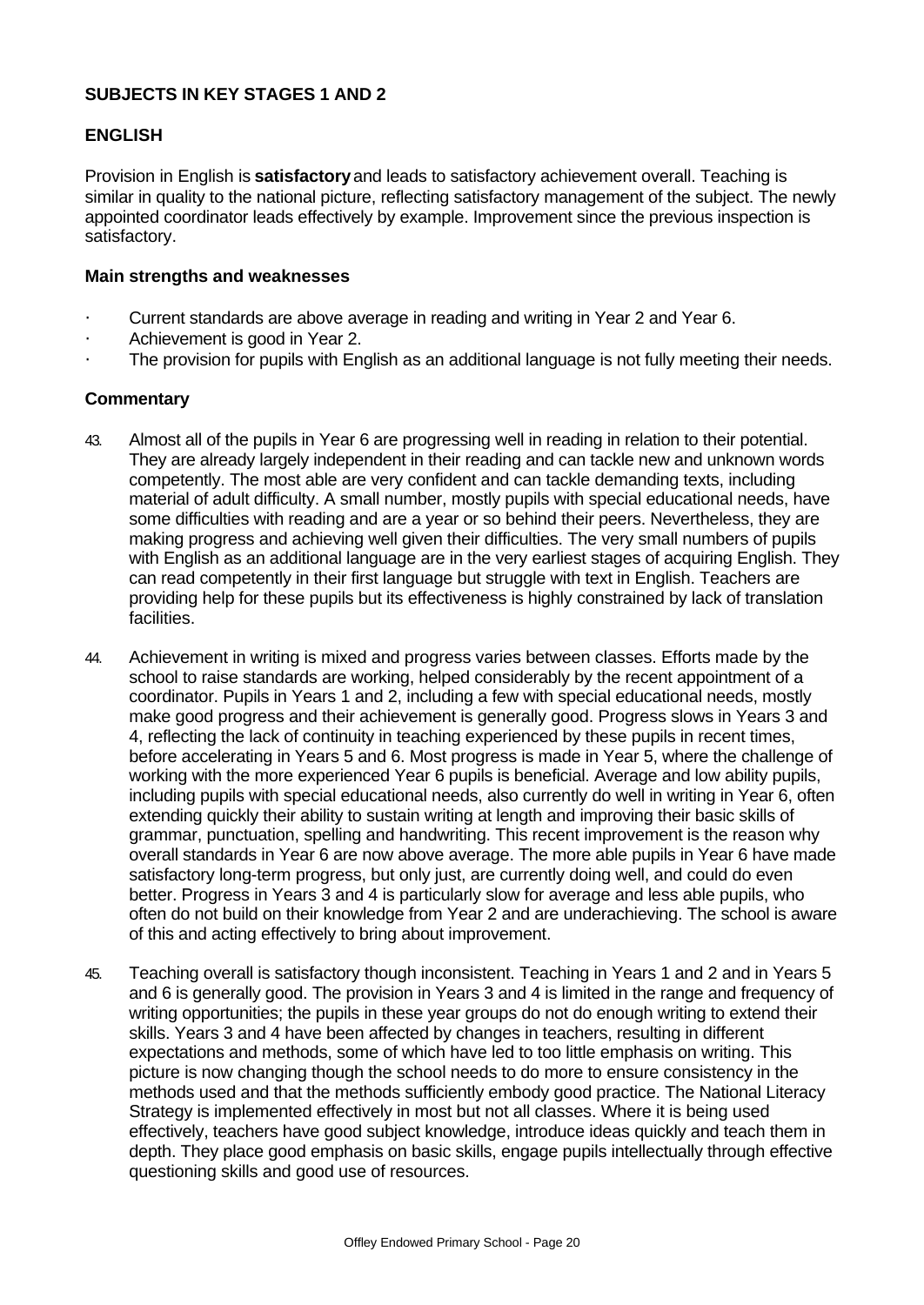46. The provision for pupils with English as an additional language is not good enough, though the teachers are doing their best within the resources available. Only a very small number of pupils are involved but some are at the earliest stages of acquiring English. These pupils have had their educational needs assessed but the school does not have the resources to meet them. The pupils are being given extra help from members of staff but the lack of expert guidance compounds the difficulties that arise from not having someone who can talk to the pupils using their first languages. These shortcomings need urgent remedy.

#### **Language and literacy across the curriculum**

47. Good cross-curricular links are made in geography and history in most classes and this is helping pupils apply and consolidate their skills. In a geography lesson in Year 6, for example, the pupils constructed a page for a travel brochure, emulating the genre convincingly, as part of their studies of a third world locality.

#### **MATHEMATICS**

Provision in mathematics is **satisfactory**. Standards are average overall and achievement is satisfactory. Teaching is similar to that found in the majority of schools. Leadership and management are satisfactory. The coordinator leads effectively by example. Improvement since the previous inspection is satisfactory.

#### **Main strengths and weaknesses**

- Standards are above average in Year 2.
- Pupils' achievement is good in Years 1 and 2 and in Years 5 and 6.
- Teaching, although satisfactory overall, is inconsistent between classes, especially in Years 3 to 6.
- The marking of pupils' work is inconsistent and should be improved to match the direction provided for pupils in Years 5 and 6.

- 48. More than 90 per cent of the pupils in Year 2 are on course to attain or exceed the nationally expected level by the end of the school year, with about a quarter set to exceed expectations, and this is better than the national average. In Year 2, almost all pupils recognise and use numbers up to 100. They know the names and values of coins and can calculate simple shopping sums. They can measure in centimetres satisfactorily with a ruler and can tell the time using analogue clocks. The more able pupils can solve problems such as sharing 21 mint sweets equally among 7 children. In general, the pupils' knowledge and skills are consistent with national expectations and because there is time before the end of the school year for further improvement, the current standards are above average. The standard of these pupils on entry was just below average so they are achieving well in relation to their potential.
- 49. Current standards in Year 6 are average and the achievement of these pupils is satisfactory. About three-quarters of the pupils are on course to attain or exceed the nationally expected levels by the end of the school year, with more than a quarter likely to exceed expectations. These pupils can add, subtract, multiply and divide competently using numbers to 1000; recognise decimals and convert them to fractions; locate positions accurately using coordinates; and have grasped the concepts of ratio and percentage. Most have learned a range of mathematical terms such as horizontal, zero, equivalent and percentage. The pupils currently in Year 6 have made uneven progress in Years 3 to 6 but are currently achieving satisfactorily. They were taught by several teachers and this has affected their progress. Pupils of all abilities are now learning quickly in Year 6 because they are benefiting from lively and engaging teaching that has driven standards up to nationally expected levels.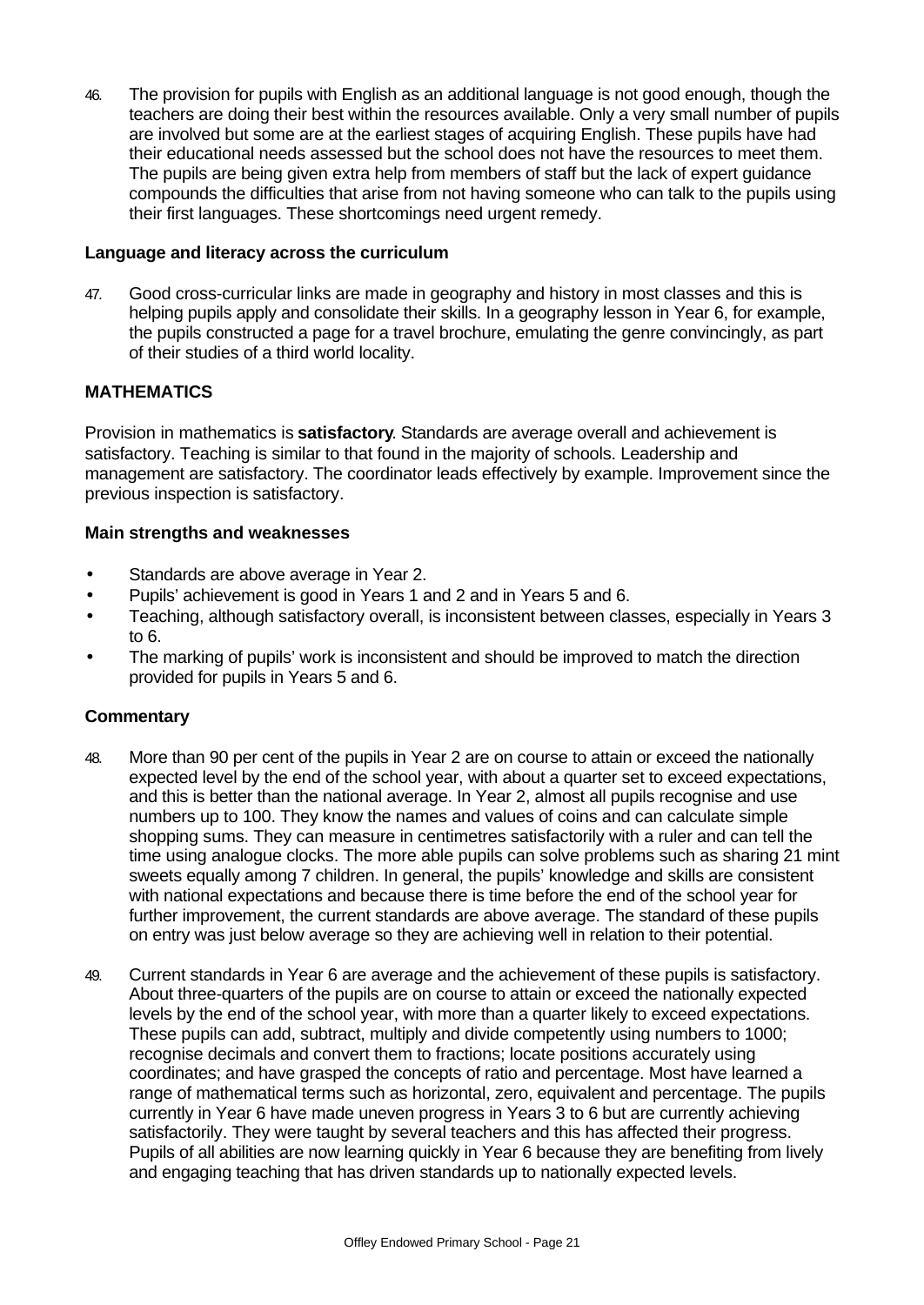- 50. Where teaching is good the teachers confidently teach mathematical concepts well, use questions effectively, increase pupils' confidence and fluency when handing numbers and problem solving, explain tasks well and use resources effectively. These lively, engaging lessons generate a good response from the pupils, who behave well and try hard. However, this good teaching is not consistent throughout the school. A small amount is unsatisfactory in Years 3 and 4 where the slow pace and too much time spent gaining pupils' attention lead to slow learning.
- 51. Generally, teachers' marking of pupils' work lacks consistency. Too often work is marked by a simple tick with no guidance on how mistakes can be rectified or improvements made. Marking is much better in Years 5 and 6 because the teacher celebrates good achievement and provides clear guidance on how it can be improved.

#### **Mathematics across the curriculum**

52. Investigative work in science and in physical education is effectively linked to mathematics. For example, in a lesson in Years 5 and 6, the pupils used their knowledge of metric weights to introduce selected amounts of sugar as a variable when planning a fair test on microorganisms. The same pupils worked effectively in pairs to record the personal performances of each other in physical fitness exercises by timing these with a stopwatch.

## **SCIENCE**

Provision in science is **satisfactory**. Standards are average in Year 2 and Year 6 and achievement is satisfactory. Both the overall quality of teaching and the effectiveness of subject leadership are satisfactory. The coordinator leads effectively by example.

#### **Main strengths and weaknesses**

- Science investigations are taught regularly and pupils respond well; this is an improvement since the previous inspection.
- Too often in mixed age classes, pupils of different levels of attainment are expected to cover the same work and this sometimes limits the achievement of the more able pupils.

- 53. Pupils respond well to practical investigations. The teaching of investigations has improved considerably since the previous inspection. Most teachers confidently plan interesting activities that are supported with sufficient resources. The best lessons include a clear explanation of the objectives. For example, older pupils were told at the start of a lesson that the work would complete a unit on micro organisms and this helped them understand how the learning would build on their existing knowledge. The new work challenged the pupils to plan an investigation that discovered the optimum conditions for growing yeast. As the pupils planned together, careful assessment by the teacher led to skilful intervention to probe the pupils' understanding and provide specific guidance on how to proceed. The pupils responded enthusiastically, sharing responsibility for the task while learning to measure accurately, observe carefully and record results systematically.
- 54. In Year 2, the large majority of pupils have knowledge and skills consistent with those expected for their age and this reflects satisfactory achievement in relation to their potential. The Year 2 pupils can, for example, recognise differences in a range of natural materials such as clay, sand or compost and can distinguish between wood, plastic or metal. Most know how to use a magnet, name the major parts of the human body and complete a simple survey of the food they have eaten. In Year 6, almost all pupils are attaining in line with expectations. They can plan and carry out a science investigation, knowing how to ensure that the test is fair, and have developed satisfactory knowledge of life processes and living things; materials and their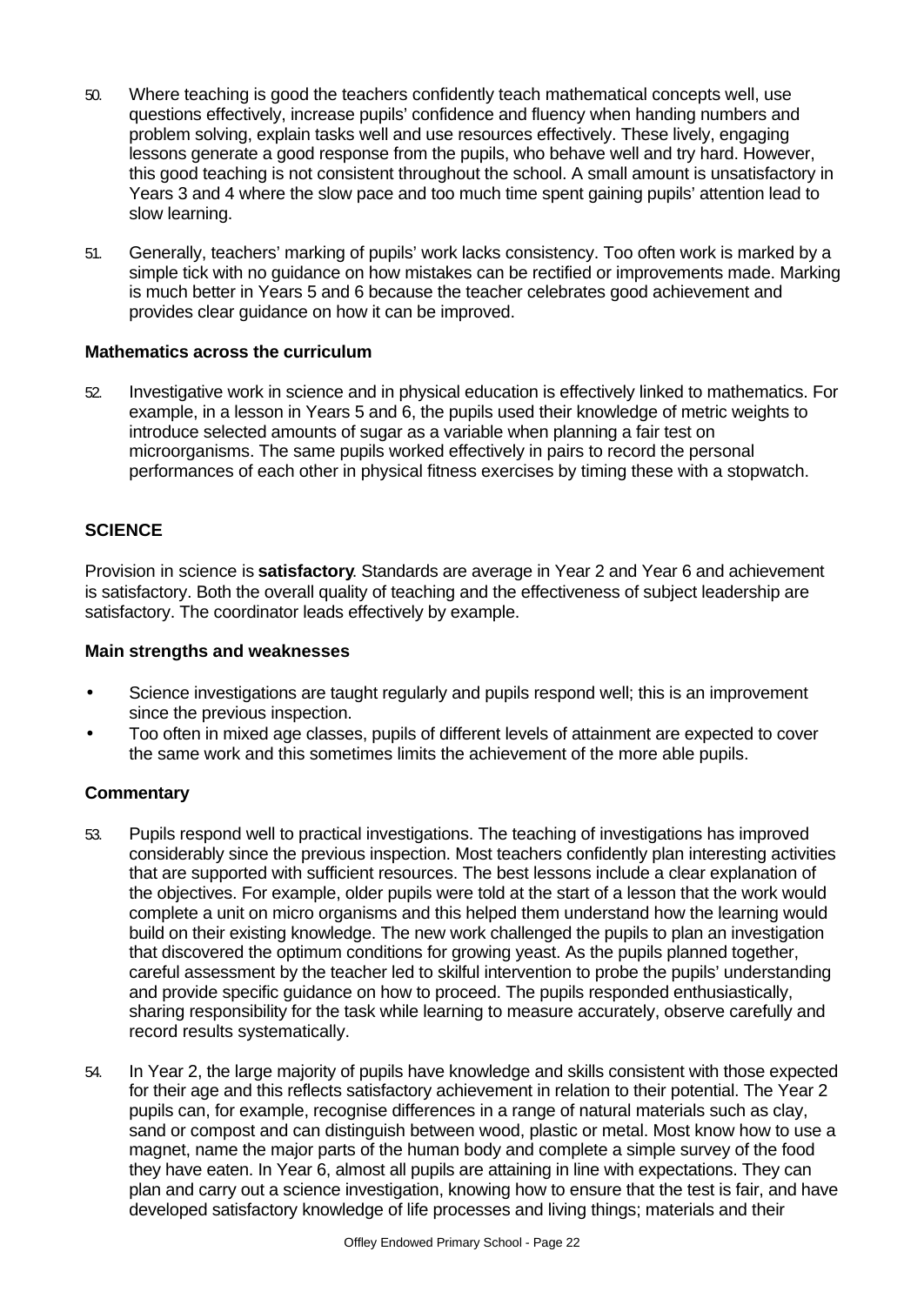properties; and physical processes. They can measure forces using Newtons, know how the earth and moon move in relation to the sun, and how to change the shape of shadows by moving a torch backwards and forwards.

55. Most pupils throughout the school are given a similar level of work even though they are all taught in mixed age classes and this is preventing the most able from attaining highly. Those of lower prior attainment often achieve well in all classes because the work is challenging but some with higher ability, especially the oldest, are not always stretched sufficiently, particularly in Years 3 and 4. The younger pupils in mixed-age classes are generally taught the same programme of work as older pupils and benefit by being stretched towards the higher standards. The work currently produced by many pupils in Year 6, also taught in a mixed-age class, shows that these pupils, including the more able, are benefiting from particularly good teaching which is challenging the more able. This teaching places high value on the contribution of investigations to the learning process and takes into account the learning needs of all pupils. Although they are now catching up, variable progress in earlier years means that the oldest most able pupils could still do better.

## **INFORMATION AND COMMUNICATION TECHNOLOGY**

Provision in information and communication technology is **satisfactory**. Standards are average and achievement is satisfactory. Subject leadership is satisfactory.

#### **Main strengths and weaknesses**

Internet skills are good.

#### **Commentary**

- 56. About 80 per cent of pupils in Year 6 are attaining expected levels for their age and this is broadly average. Most of the pupils have appropriate basic skills in using computers and generally know how to operate the programs they use. Internet skills are well developed, with pupils able to frame appropriate search questions and explore different web sites for the information that they need. In a lesson in Year 6, for example, the pupils were searching for information of the latest space mission to Mars; they had successfully gained access to the NASA public information site and were following links to other web sites. They were able to copy and paste selected information, amending it by adding headings and altering the layout to present it to others and to add to their project. Knowledge of word processing and other applications is consistent with national expectations. Achievement is satisfactory and the pupils are, in the main, doing as well as pupils of similar ability and background in other schools.
- 57. The small amount of teaching seen was satisfactory. A few computers are located in each classroom. While this enables immediate access for research purposes during lessons in other subjects, it makes teaching inefficient because only a few pupils can gain access to computers at any one time. The school is doing its best to overcome this difficulty and teaching in Years 5 and 6 makes good use of a projector linked to a computer to enable all pupils to view demonstrations during shared teaching sessions. The curriculum is adequately planned and resources are satisfactory overall and this is an improvement since the previous inspection.

#### **Information and communication technology across the curriculum**

58. Information and communication technology is used effectively across the curriculum. In the Foundation Stage and in Years 1 and 2, programs are used to assist pupils to learn phonics and basic skills in English and mathematics. Older pupils use word processing to help present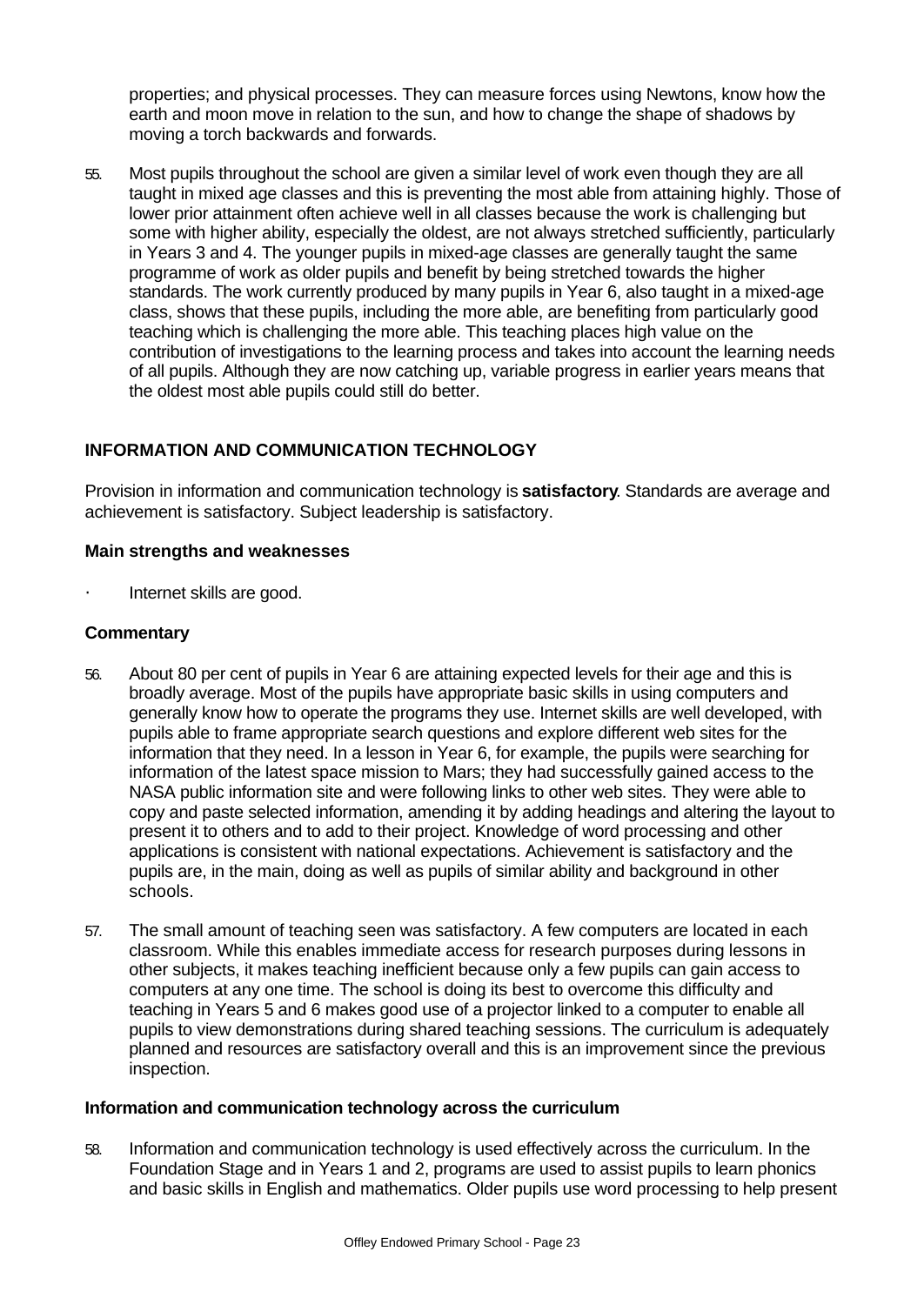their writing. They also use the Internet extensively to search the World Wide Web for information on the topics being studied.

#### **HUMANITIES**

- 59. The humanities were not a focus of the inspection. Work in **history** and **geography** was sampled and a small number of lessons in geography were observed because it was a weakness at the previous inspection. Standards in geography have improved. Religious education is inspected separately.
- 60. The achievement of Year 6 pupils in **geography** is broadly satisfactory though the more able pupils could do better. Standards are average, with about three-quarters of the pupils on target to attain the expected national level by the end of the school year. In Year 6, the pupils are acquiring a satisfactory knowledge of places in the United Kingdom and overseas. They are beginning to understand the importance of location and the influence physical characteristics such as climate can have on human development. They are building up knowledge of places such as St Lucia in the West Indies and how the climate and physical features such as beaches attract tourists and help sustain the economy. The curriculum is only just satisfactory, however, because the amount of time given to the subject is too little and this means that the programme of study is not always taught in sufficient depth. An hour a week is devoted to the subject but only for half the year, because it alternates with history, and this means that the total time allocated is barely half that recommended nationally.

## **CREATIVE, AESTHETIC, PRACTICAL AND PHYSICAL SUBJECTS**

- 61. The subject was not a focus of the inspection. No lessons were observed in **art and design** and so judgments are not made about teaching or learning. The pupils' work is of a satisfactory standard. In Year 2, most pupils can select a brush, choose colours appropriately and paint to satisfactory standards patterns of circles and squares in the style of the artist Kandinsky. They can use printing tools well to make lively patterns on clay tiles. In Year 4, most pupils have learned to be more selective in choice of colours and how these can be combined effectively. A corridor display, based on a Tate Gallery exhibition of the work of the artist Terry Frost, shows pupils have made the expected rate of progress in combining red, white and black into an abstract theme. A small group of Year 6 pupils confirmed they had learned skills of colour mixing, landscape painting, perspective, observational drawing and how to use art software creatively. The subject is timetabled in half-term units. Although the range of art experiences reflects the programme required by law the present time allocation is below that recommended in national guidance. The school partly addresses this by providing an arts focus week that concentrates pupils' learning on the acquisition of a range of art skills. Resources for learning are satisfactory.
- 62. No lessons were seen in **design and technology**. The subject was not a focus of the inspection. Discussion with pupils about their understanding of design and technology processes and sampling some products they made during the autumn term shows pupils attaining standards that are average for their age. In Year 2, pupils can design a meal that combines a range of foods successfully and relay these ideas to others as a paper plate sculpture. In Year 4, most pupils have designed and made a photograph frame with satisfactory labelling of the parts to be made and method of construction. Most pupils have provided an adequate appraisal of their work. The presentation of this work was variable, however, revealing mixed attention to quality in the finished product. Food technology is developed satisfactorily in Years 5 and 6 as older pupils visited a local pizza restaurant to design an Italian meal combining a selection of pizza topping ingredients prior to cooking. Discussion with a small group of pupils in Year 6 confirmed they had learned the skills of bread making and how to introduce movement into working models of waterwheels. The curriculum usually alternates with that for art and design and although statutory requirements are met there are weaknesses in the overall time allocation. Resources for learning are satisfactory.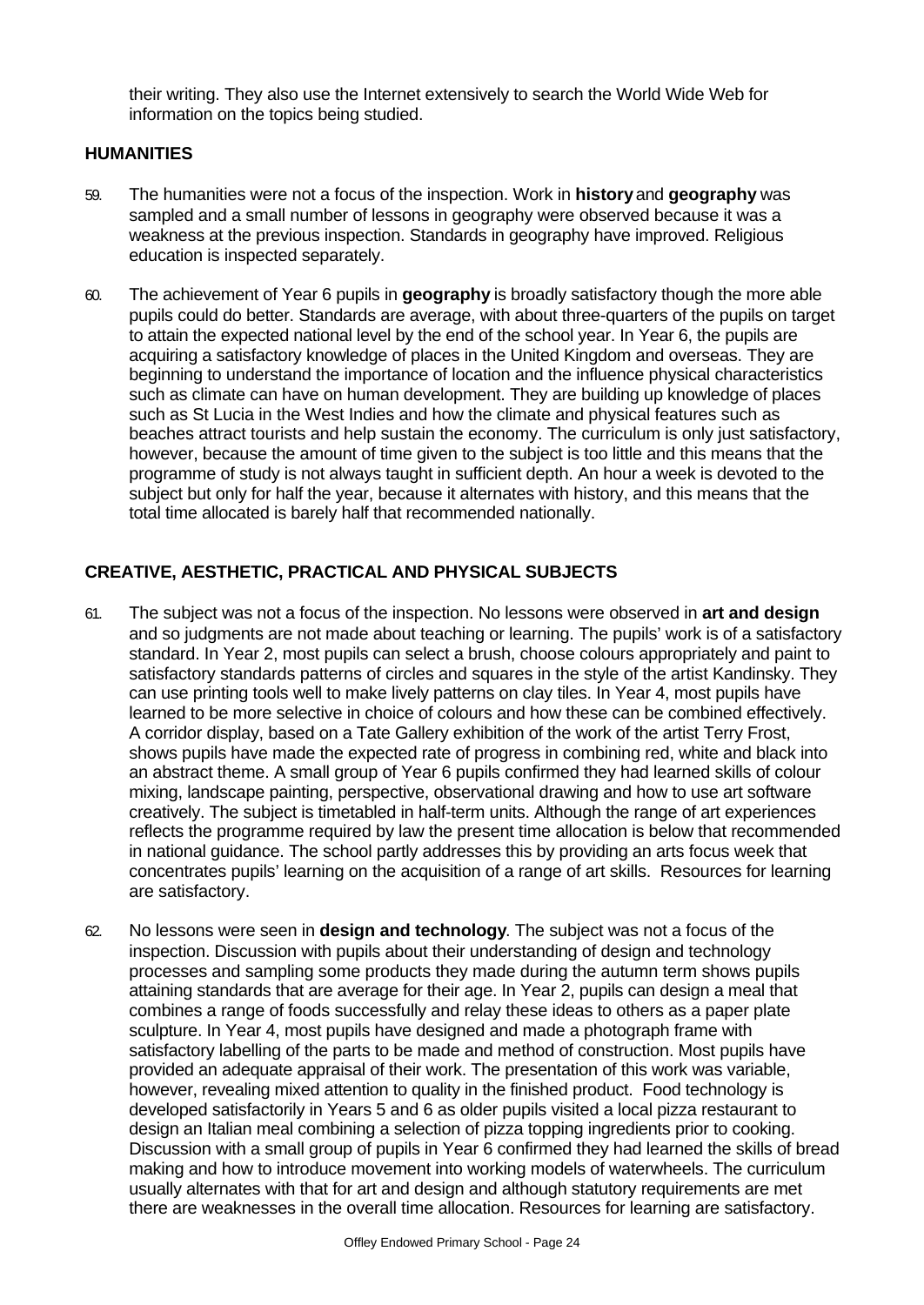- 63. Only one lesson, timetabled as a choir practice, was observed in **music**, taught by a visiting specialist teacher. The evidence from this lesson, together with that from a hymn practice, shows pupils' standards of singing are average for their age. Most pupils sing confidently and follow the lyrics accurately. They respond well to the brisk approach provided by the specialist teacher who confidently teaches them well the skills of singing together, singing in rounds, voice control and knowledge of musical terms that help composition skills. As a result, pupils' standards of singing are being improved and most achieve well. Singing is an enjoyable experience as pupils learn successfully to create mood and tone such as producing a deep tone and quiet passages when appropriate to do so. Access to regular singing opportunities have helped pupils to learn their parts and many sing the lyrics from memory. The lyrics of some songs are challenging and are used well to enhance pupils' speaking skills as they are expected to speak these clearly before singing them together. The use of a specialist teacher is providing a good return for the investment in this service because it directly relates to raising standards in this subject. Pupils learn to sing a satisfactory range of songs and hymns that suitably support their cultural development. Good use is made of overhead slides to project lyrics and most pupils follow these well. Some pupils take up the opportunity to learn to play a keyboard instrument.
- 64. Two lessons in Years 3 to 6 were observed in **physical education**, one taught by a visiting instructor. In a lesson for pupils in Year 5 and 6, pupils' standards were above average for their age. Most pupils respond well to the teaching and instruction provided. In both lessons observed, the most significant aspect of the teaching linked to raising standards was the very good subject knowledge of the teacher and instructor and the enthusiasm, clear direction and guidance they provided. Their teacher and instructor's enthusiasm for physical education was reflected in the positive attitude of the majority of pupils who wanted to learn new skills that would help them improve both their games skills and level of personal performance. This was a strong feature of a lesson in Year 5 where all pupils achieved very well because they were committed to working hard. The pupils worked in pairs on four gymnastic activities. They observed and recorded the performance of each other and compared it to that over recent weeks. The lesson contributed positively to the individual targets set for some pupils as it promoted good social development and collaborative learning. A good allocation of time is given to the subject throughout the school as it is regarded as an appropriate way of developing positive pupil attitudes and good relationships. The scheme of work meets requirements and is enhanced through involvement in the programme of sporting fixtures for rural schools.

# **PERSONAL, SOCIAL AND HEALTH EDUCATION AND CITIZENSHIP**

Provision in personal, social and health education and citizenship is **satisfactory**. Teaching is satisfactory overall, with some good features. Leadership of the subject is satisfactory. Improvement since the previous inspection has been satisfactory.

#### **Main strengths and weaknesses**

- Pupils' personal and social development is promoted effectively through the use of circle time and the school council.
- Pupils are encouraged to support several charities and this helps their understanding of being a good citizen.

#### **Commentary**

65. The personal, social and health education programme is given priority by the school as part of its strategy to improve the attitudes and behaviour of pupils, particularly those with little interest in learning who have in the past misbehaved. Circle time is used well as part of the programme to help pupils respond appropriately to everyday social and personal challenges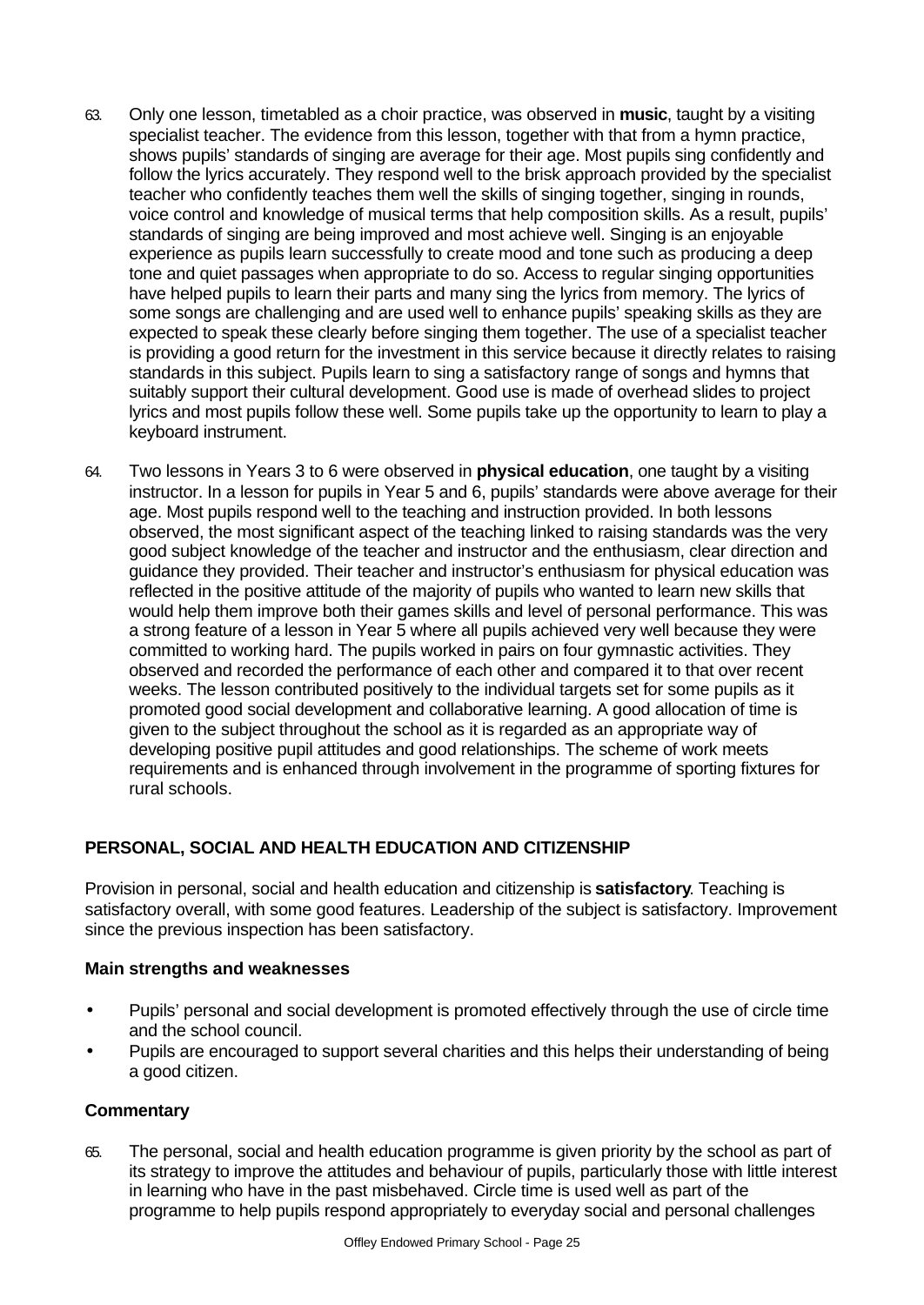and help them make better informed decisions. In a lesson in Years 3 and 4, for example, which contains a group of pupils who need special support in this area of the curriculum, the teacher successfully motivated the pupils to explore their feelings and share ideas about the actions to take by describing a personal material loss. The pupils' ability to communicate with each other and share their thoughts and feelings were enhanced as they relayed their reactions. The teacher guided the discussion satisfactorily ensuring that everyone had an opportunity to express their views. Although most pupils are polite, some pupils have not yet developed the ability to listen to each other satisfactorily and in this lesson the teacher had to address some behaviour management issues, which she did effectively.

- 66. Pupils have responded very well to charity appeals and their efforts have been recognised accordingly. As well as national appeals such as *"Red Nose Day"* and *"Leukaemia Research"* pupils have raised money to improve the facilities of the school playing field and this has helped to promote in them a better understanding of being a good citizen.
- 67. The personal, social and health education programme includes satisfactory opportunities for pupils to learn how to be safe and how to be aware of the dangers of solvent abuse. Both girls and boys enjoy the opportunity to serve on the school council where the views of pupils in each year group are represented satisfactorily. The school responds positively to pupils' views and this is helping to develop a strong sense of community among pupils.